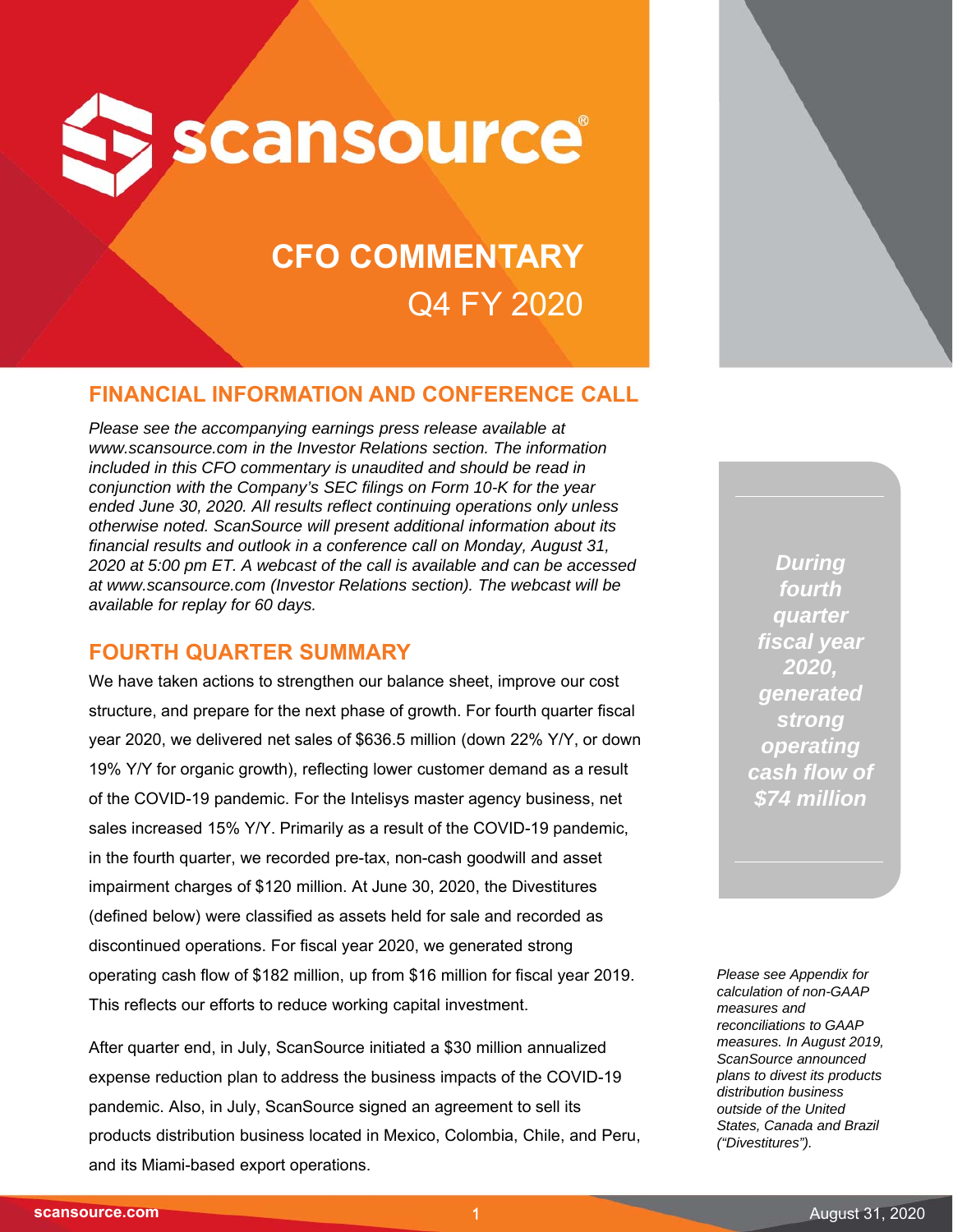

## **QUARTERLY HIGHLIGHTS**

| \$ in millions, except EPS  | <b>Q4 FY20</b> | <b>Q3 FY20</b> | <b>Q4 FY19</b> | Y/Y<br>Change |
|-----------------------------|----------------|----------------|----------------|---------------|
| Net sales                   | \$636.5        | \$744.6        | \$811.4        | $-22%$        |
| Gross profit                | \$74.1         | \$84.6         | \$96.6         | $-23%$        |
| Gross profit margin %       | 11.7%          | 11.4%          | 11.9%          | $-26$ bps     |
| SG&A expenses               | \$58.2         | \$65.1         | \$62.9         | $-8%$         |
| Operating income            | \$(113.4)      | \$10.4         | \$22.6         | n/m           |
| Operating income %          | $-17.8%$       | 1.4%           | 2.8%           | n/m           |
| Non-GAAP operating income   | \$8.2          | \$14.8         | \$31.0         | -73%          |
| Non-GAAP operating income % | 1.3%           | 2.0%           | 3.8%           | $-253$ bps    |
| <b>GAAP</b> net income      | \$(108.9)      | \$5.7          | \$16.0         | n/m           |
| Non-GAAP net income         | \$4.9          | \$9.2          | \$19.3         | -75%          |
| <b>GAAP diluted EPS</b>     | \$(4.29)       | \$0.23         | \$0.62         | n/m           |
| Non-GAAP diluted EPS        | \$0.19         | \$0.36         | \$0.75         | -75%          |

- Net sales of \$636.5 million, down 22% Y/Y
	- FX impact of \$(20) million; organic growth down 19% Y/Y
	- Lower customer demand from the COVID-19 pandemic
	- Record net sales for Intelisys master agency, up 15% Y/Y
- Gross profit margin of 11.7%
	- Reflects lower supplier program recognition
	- Better mix from Intelisys and SaaS business
- GAAP operating income, net income and diluted EPS reflect \$120 million pre-tax, non-cash goodwill and asset impairment charges
- Non-GAAP operating income of \$8.2 million
	- Decreases primarily from lower sales volumes
	- In July 2020, initiated a \$30 million expense reduction plan to better align the cost structure with lower sales volumes

*Organic growth, a non-GAAP measure, reflects reported sales growth less impacts from foreign currency translation and acquisitions. Non-GAAP operating income, non-GAAP net income, and non-GAAP diluted EPS exclude amortization of intangibles, change in fair value of contingent consideration, impairment charges, acquisition/divestiture costs, and other non-GAAP items.*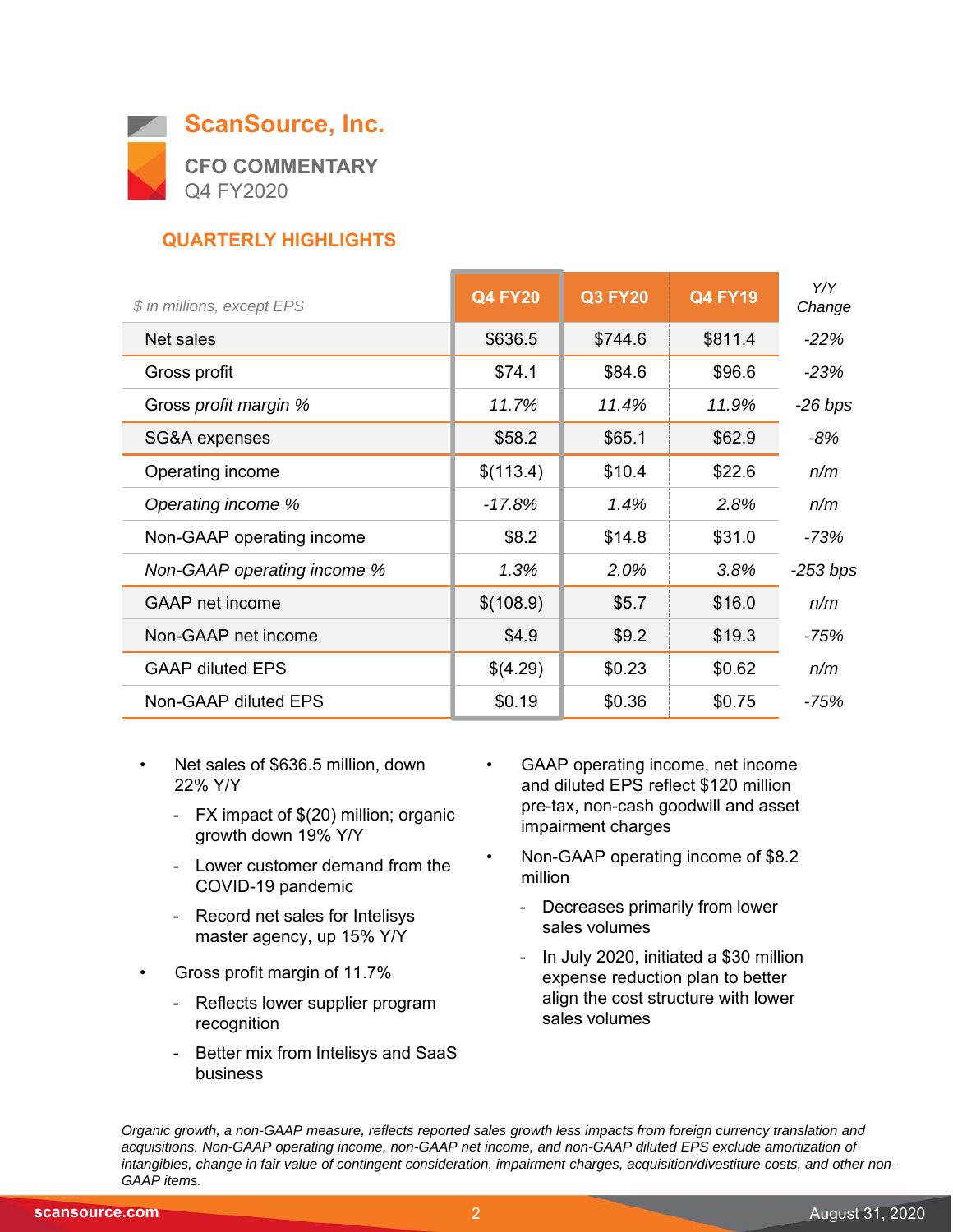

## **WORLDWIDE BARCODE, NETWORKING & SECURITY**

| \$ in millions              | <b>Q4 FY20</b> | <b>Q3 FY20</b> | <b>Q4 FY19</b> |
|-----------------------------|----------------|----------------|----------------|
| Net sales                   | \$447.8        | \$489.2        | \$529.1        |
| Gross profit                | \$37.3         | \$41.9         | \$49.1         |
| Gross profit margin %       | 8.3%           | 8.6%           | 9.3%           |
| Operating income            | \$(112.7)      | \$4.8          | \$11.5         |
| Operating income %          | $-25.2%$       | 1.0%           | 2.2%           |
| Non-GAAP operating income   | \$3.7          | \$5.3          | \$13.5         |
| Non-GAAP operating income % | 0.8%           | $1.1\%$        | 2.5%           |

**Net Sales***, \$ in millions*

**Y/Y Growth -15%** *Y/Y Organic Growth -14%*



- Net sales of \$447.8 million, down 15% Y/Y; organic growth down 14% Y/Y
	- Lower customer demand from the COVID-19 pandemic
- Gross profit margin of 8.3%, down both Y/Y and Q/Q
	- Lower supplier program recognition
- Operating income includes \$119 million for goodwill impairment charges
- Non-GAAP operating income of \$3.7 million
	- Reflects lower gross profits from lower sales volumes and gross profit margin declines

*Organic growth, a non-GAAP measure, reflects reported sales growth less impacts from foreign currency translation and acquisitions. Non-GAAP operating income excludes amortization of intangibles, impairment charges and other non-GAAP items.*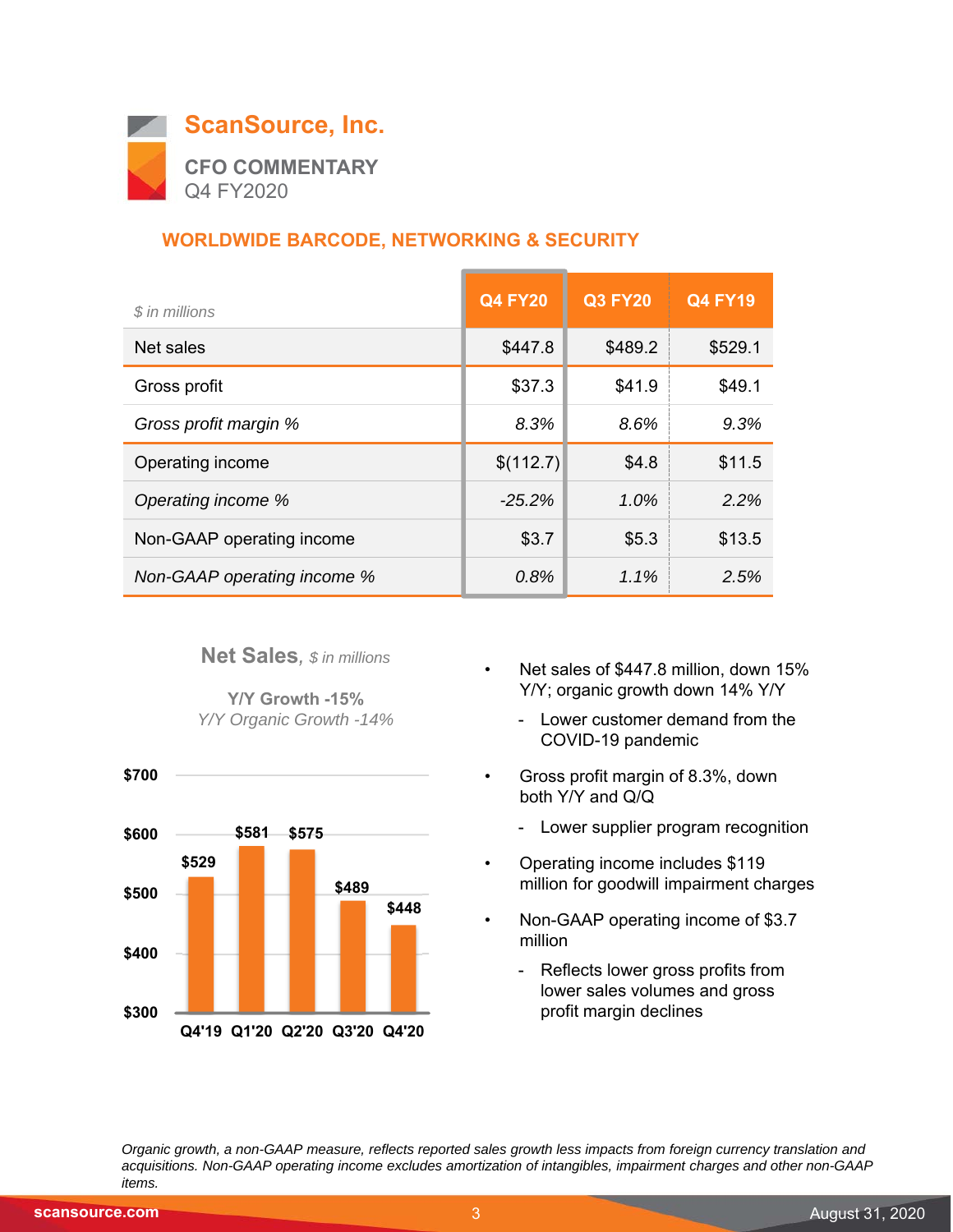

## **WORLDWIDE COMMUNICATIONS & SERVICES**

| \$ in millions                     | <b>Q4 FY20</b> | <b>Q3 FY20</b> | <b>Q4 FY19</b> |
|------------------------------------|----------------|----------------|----------------|
| Net sales                          | \$188.6        | \$255.4        | \$282.3        |
| Gross profit                       | \$36.9         | \$42.7         | \$47.5         |
| Gross profit margin %              | 19.5%          | 16.7%          | 16.8%          |
| Operating income                   | \$0.5          | \$6.4          | \$11.3         |
| Operating income %                 | 0.3%           | 2.5%           | 4.0%           |
| Non-GAAP operating income          | \$4.5          | \$9.5          | \$17.5         |
| Non-GAAP operating <i>income</i> % | 2.4%           | 3.7%           | 6.2%           |



**Y/Y Growth -33%** *Y/Y Organic Growth -29%*



- Net sales of \$188.6 million, down 33% Y/Y; organic growth down 29% Y/Y
	- Lower customer demand from the COVID-19 pandemic
	- Accelerating decline of premisebased communications and shift to cloud
	- Record net sales for Intelisys master agency, up 15% Y/Y
- Gross profit margin of 19.5%, up both Y/Y and Q/Q
	- Better mix from Intelisys and SaaS business
- Operating income includes \$1.4 million of impairment charges related to winddown of Canpango (starting 7/20)
- Non-GAAP operating income decreased to \$4.5 million, principally from lower sales volumes

*Organic growth, a non-GAAP measure, reflects reported sales growth less impacts from foreign currency translation and acquisitions. Non-GAAP operating income excludes amortization of intangibles, change in fair value of contingent consideration, impairment charges, and other non-GAAP items.*

 **\$400**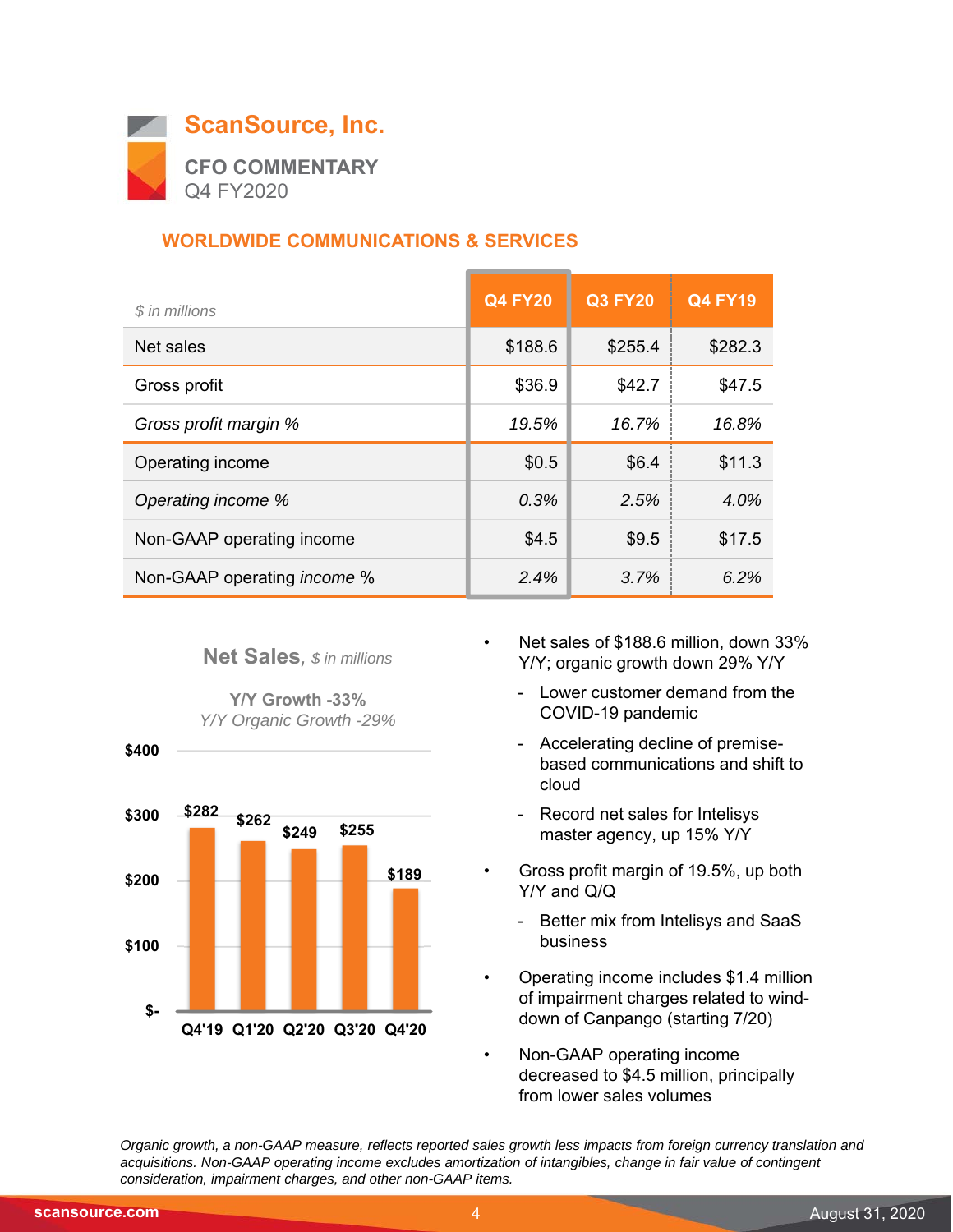

## **FULL-YEAR HIGHLIGHTS**

| \$ in millions, except EPS  | <b>FY20</b> | <b>FY19</b> | Y/Y<br>Change |
|-----------------------------|-------------|-------------|---------------|
| Net sales                   | \$3,047.7   | \$3,249.8   | -6%           |
| Gross profit                | \$355.6     | \$392.8     | $-9%$         |
| Gross profit margin %       | 11.7%       | 12.1%       | -42 bps       |
| SG&A expenses               | \$260.1     | \$252.9     | $+3%$         |
| Operating income            | (\$65.0)    | \$94.7      | n/m           |
| Operating income %          | $-2.1\%$    | 2.9%        | n/m           |
| Non-GAAP operating income   | \$78.9      | \$129.0     | $-39%$        |
| Non-GAAP operating income % | 2.6%        | 4.0%        | -138 bps      |
| GAAP net income             | (\$79.2)    | \$64.9      | n/m           |
| Non-GAAP net income         | \$52.0      | \$87.7      | $-41%$        |
| <b>GAAP diluted EPS</b>     | (\$3.12)    | \$2.52      | n/m           |
| Non-GAAP diluted EPS        | \$2.05      | \$3.41      | $-40%$        |

- Net sales of \$3.05 billion, down 6% Y/Y
	- FX impact of \$(40) million; organic growth down 5% Y/Y
	- Lower customer demand from the COVID-19 pandemic
	- Accelerating decline of premise-based communications and shift to cloud
	- Net sales for Intelisys master agency, up 15% Y/Y
- Gross profit margin decreased 42 basis points to 11.7%; reflects lower supplier program recognition
- GAAP operating income, net income and diluted EPS reflect \$120 million pre-tax, non-cash goodwill and asset impairment charges
- Non-GAAP operating income of \$78.9 million
	- Decreases primarily from lower sales volumes
	- In July 2020, initiated a \$30 million expense reduction plan to better align the cost structure with lower sales volumes

*Organic growth, a non-GAAP measure, reflects reported sales growth less impacts from foreign currency translation and*  acquisitions. Non-GAAP operating income, non-GAAP net income, and non-GAAP diluted EPS exclude amortization of *intangibles, change in fair value of contingent consideration, impairment charges, acquisition/divestiture costs, and other non-GAAP items.*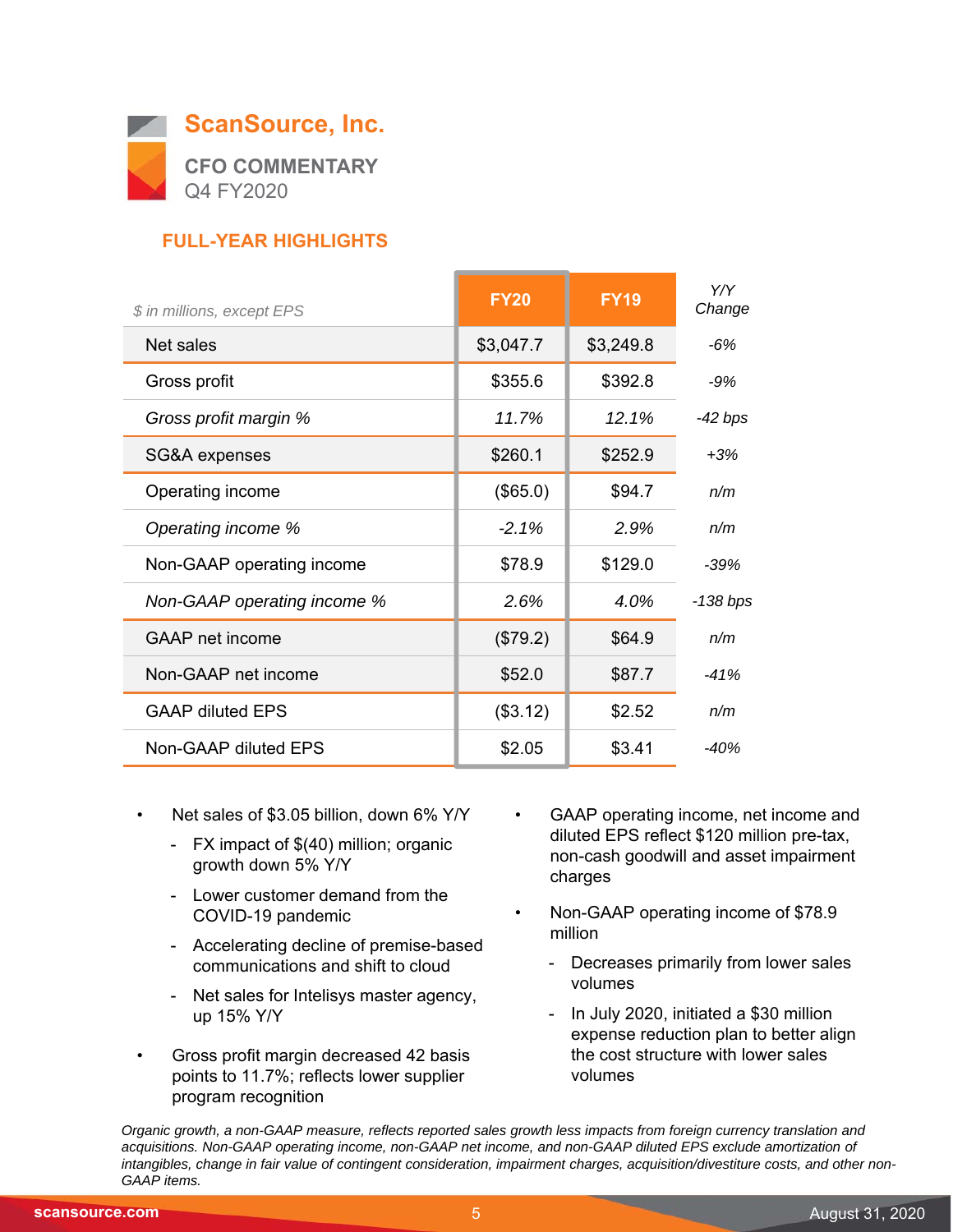

## **WORKING CAPITAL**

| \$ in millions                         | <b>Q4 FY20</b> | <b>Q3 FY20</b> | <b>Q4 FY19</b> |
|----------------------------------------|----------------|----------------|----------------|
| Accounts receivable (Q/E)              | \$443.2        | \$504.4        | \$523.4        |
| Days sales outstanding in receivables* | 63             | 61             | 58             |
| Inventory $(Q/E)$                      | \$454.9        | \$550.1        | \$554.1        |
| Inventory turns                        | 4.5            | 4.5            | 4.9            |
| Accounts payable $(Q/E)$               | \$454.2        | \$533.1        | \$488.3        |
| Paid for inventory days*               | 10.9           | 11.0           | 15.1           |
| Working capital (Q/E) (AR+INV-AP)      | \$443.8        | \$521.3        | \$589.2        |

*\* Excludes the impact of Intelisys for all periods; paid for inventory days represent Q/E inventory days less Q/E accounts payable days*

- Working capital of \$443.8 million, down 15% Q/Q and down 25% Y/Y
	- Decreases due to lower sales volumes
- Days sales outstanding in receivables of 63 days
	- Increases due to timing of sales and providing customized financial solutions for customers
- Inventory of \$454.9 million, down 17% Q/Q and down 18% Y/Y
	- Inventory turns of 4.5x; slower-thanexpected range from lower sales volumes
- Paid for inventory days of 10.9 reflect timing of accounts payable, including some vendor term extensions

 $\overline{\phantom{0}}$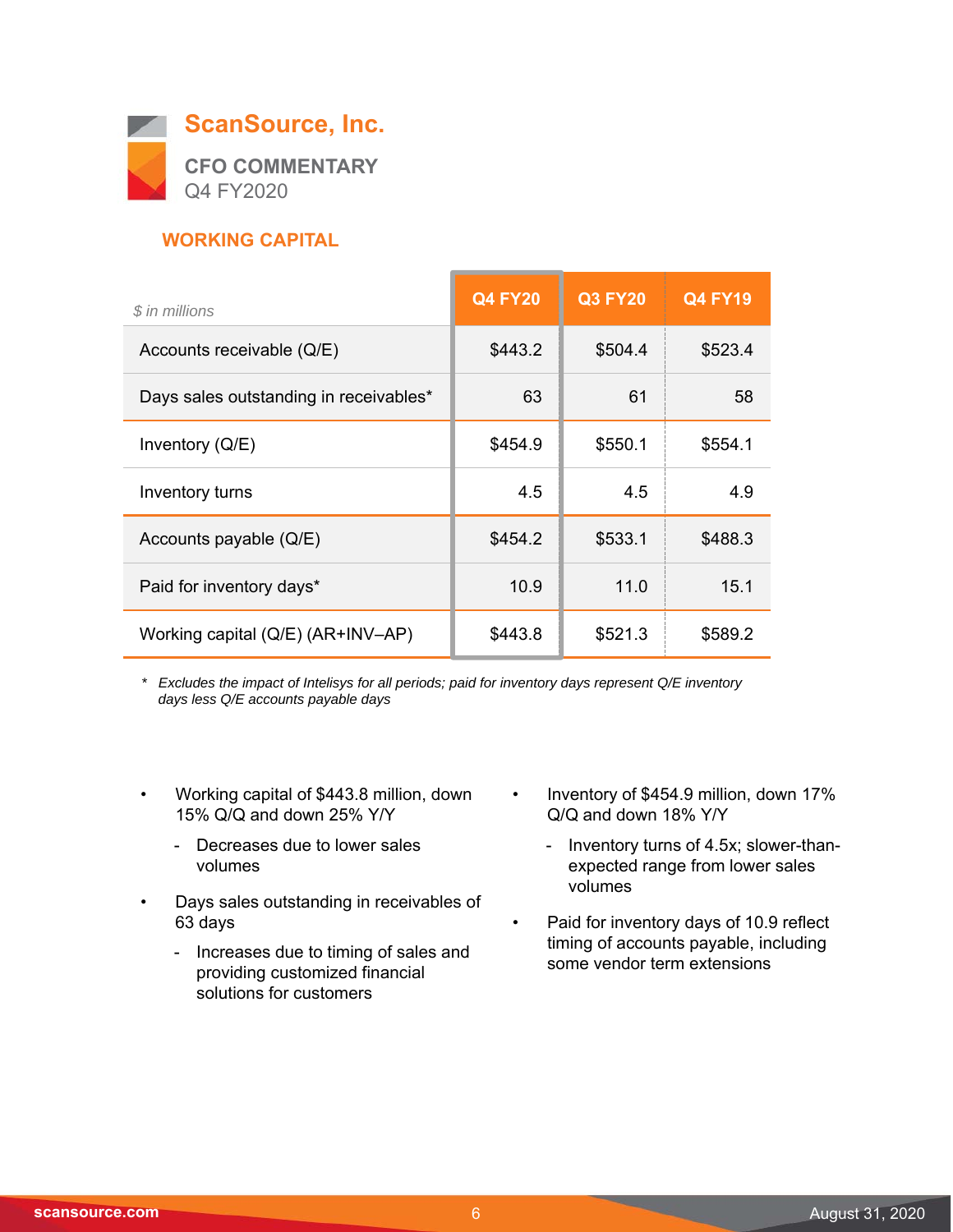

## **CASH FLOW AND BALANCE SHEET HIGHLIGHTS**

| \$ in millions                                                                         | <b>Q4 FY20</b> | <b>Q3 FY20</b> | <b>Q4 FY19</b> |
|----------------------------------------------------------------------------------------|----------------|----------------|----------------|
| Adjusted EBITDA (QTR)*                                                                 | \$12.3         | \$19.8         | \$35.2         |
| Adjusted ROIC (QTR)*                                                                   | $4.0\%$        | 6.1%           | 11.2%          |
| Operating cash flow (QTR)                                                              | \$74.0         | \$25.3         | \$34.5         |
| Operating cash flow, trailing 12 months                                                | \$182.0        | \$142.5        | \$16.0         |
| Cash and cash equivalents (Q/E), including<br>discontinued operations                  | \$34.5         | \$34.6         | \$23.8         |
| Debt (Q/E), including discontinued operations                                          | \$247.0        | \$320.6        | \$360.5        |
| Net debt, including discontinued operations to<br>adjusted EBITDA, trailing 12 months* | 2.2x           | 2.4x           | 2.3x           |
| Shares repurchased $-$ # of shares (QTR)                                               | --             |                | 314,445        |
| Shares repurchased - dollars (QTR)                                                     | --             |                | \$9.8          |
| Remaining share repurchase authorization<br>(as of $Q/E$ )                             | --             |                | \$89.5         |

*\* Excludes non-GAAP adjustments and change in fair value of contingent consideration*

- Adjusted EBITDA of \$12.3 million, down 65% Y/Y, primarily from lower sales volumes and low operating leverage
- Operating cash flow of \$74 million for the quarter and \$182 million for the trailing 12 months
	- Earnings from operations adjusted for non-cash items and lower working capital
- Cash and cash equivalent balances from continuing operations of \$29.5 million at 6/30/20, including \$23.6 million held outside of the U.S.
- Net debt to trailing 12-month adjusted EBITDA is 2.2x (target range:1.5x to 2.5x)

 $\overline{\phantom{0}}$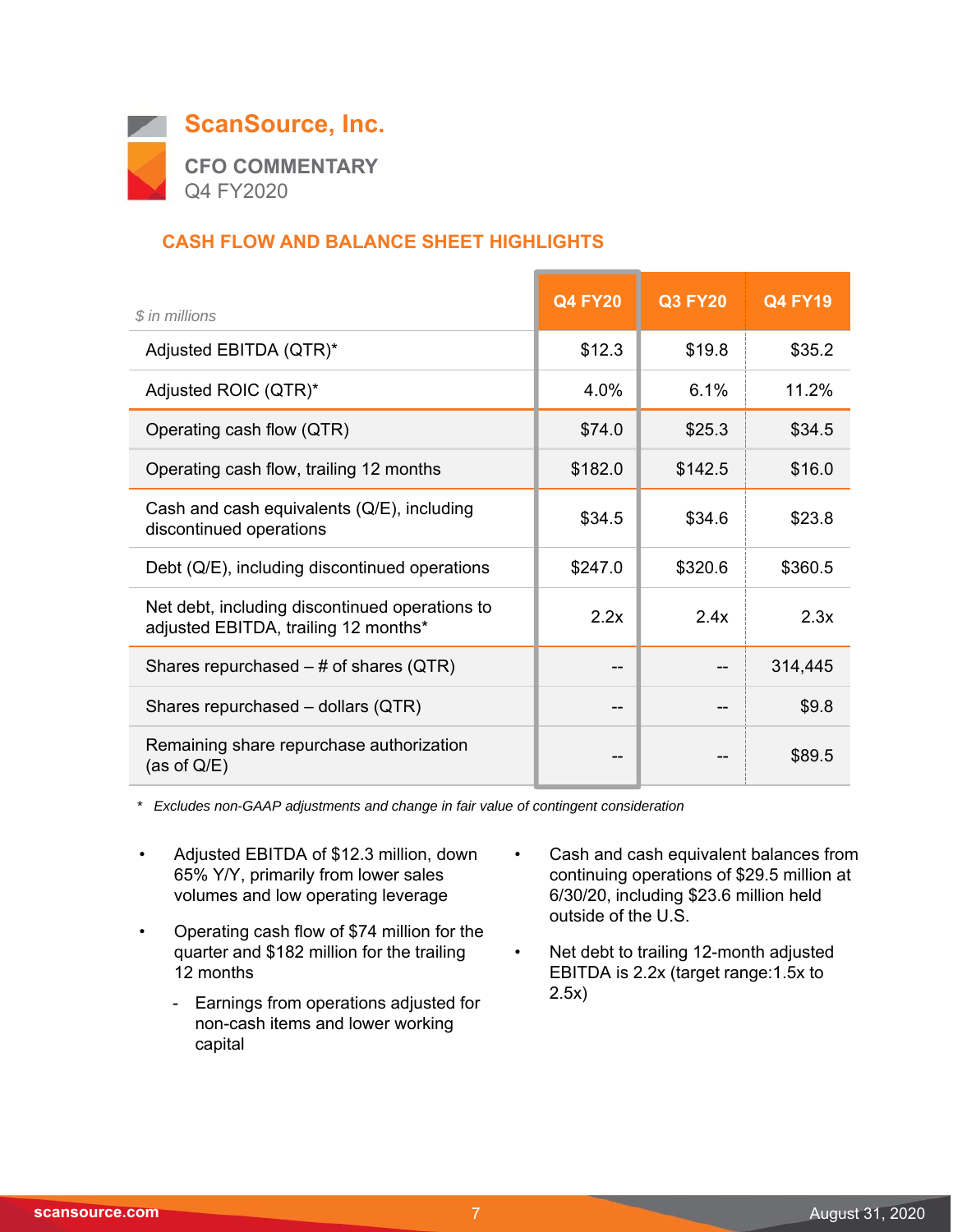

#### **FORWARD-LOOKING STATEMENTS**

This CFO Commentary contains certain comments that are "forward-looking" statements, including statements about the Divestitures, impact of the COVID-19 pandemic and our operating strategies that involve plans, strategies, economic performance and trends, projections, expectations, costs or beliefs about future events and other statements that are not descriptions of historical facts. Forwardlooking information is inherently subject to risks and uncertainties.

Any number of factors could cause actual results to differ materially from anticipated or forecasted results, including but not limited to, our ability to complete the Divestitures on acceptable terms or at all, changes in our operating strategy, the impact of COVID-19 pandemic on our operations and financial condition, changes in interest and exchange rates and regulatory regimes impacting our international operations, the impact of tax reform laws, the failure of acquisitions to meet our expectations, the failure to manage and implement our organic growth strategy, credit risks involving our larger customers and vendors, termination of our relationship with key vendors or a significant modification of the terms under which we operate with a key vendor, the decline in demand for the products and services that we provide, reduced prices for the products and services that we provide due both to competitor and customer actions, and other factors set forth in the "Risk Factors" contained in our annual report on Form 10-K for the year ended June 30, 2020, filed with the Securities and Exchange Commission ("SEC").

Although ScanSource believes the expectations in its forward-looking statements are reasonable, it cannot guarantee future results, levels of activity, performance or achievement. ScanSource disclaims any obligation to update or revise any forwardlooking statements, whether as a result of new information, future events, or otherwise, except as may be required by law.

#### **NON-GAAP FINANCIAL INFORMATION**

In addition to disclosing results that are determined in accordance with United States Generally Accepted Accounting Principles ("GAAP"), the Company also discloses certain non-GAAP measures, including non-GAAP operating income, non-GAAP operating income margin, non-GAAP net income, non-GAAP diluted EPS, non-GAAP net sales, non-GAAP gross profit, non-GAAP gross margin, adjusted EBITDA, ROIC and net sales excluding the Divestitures less impacts from foreign currency translation and acquisitions (organic growth). A reconciliation of the Company's non-GAAP financial information to GAAP financial information is provided in the Appendix and in the Company's Form 8-K, filed with the SEC, with the quarterly earnings press release for the period indicated.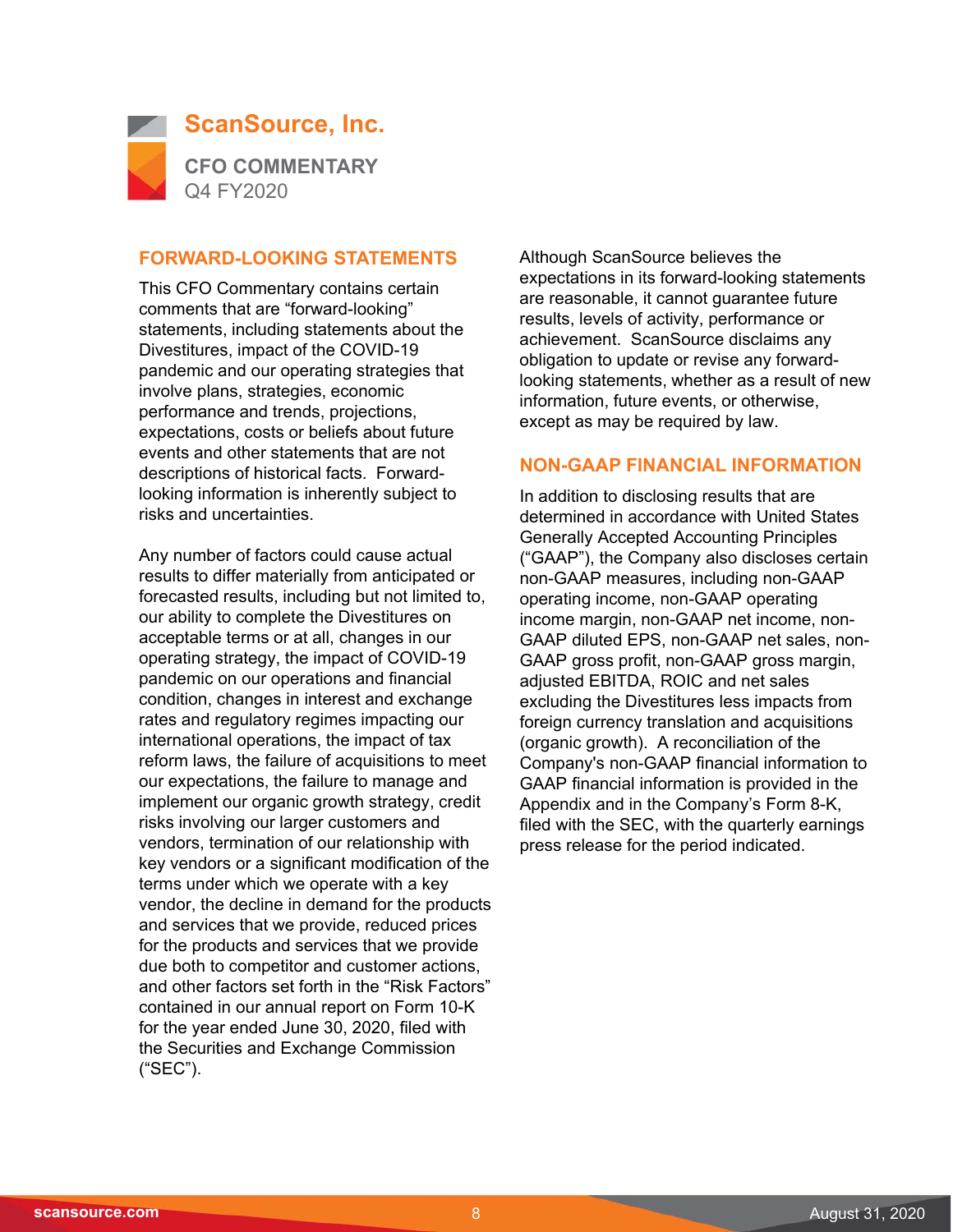## **ScanSource, Inc. CFO COMMENTARY** Q4 FY2020

#### **APPENDIX: RECONCILIATIONS FOR NON-GAAP FINANCIAL INFORMATION**

## **Select GAAP and Non-GAAP Measures - QTR**

| (\$ in thousands)              |                       |                 |         |
|--------------------------------|-----------------------|-----------------|---------|
|                                | <b>Q4 FY20</b>        | Q3 FY20         | Q4 FY19 |
| Select reported GAAP measures: |                       |                 |         |
| Net sales                      | \$<br>636,450 \$      | 744,584 \$      | 811,432 |
| Gross profit                   | 74,147                | 84,579          | 96,643  |
| Operating (loss) income        | (113, 439)            | 10,393          | 22,560  |
| Other expense (income), net    | (489)                 | 1,881           | 3,427   |
| Pre-tax (loss) income          | (112,950)             | 8,513           | 19,133  |
| Net (loss) income              | \$<br>$(108, 859)$ \$ | 5,716 \$        | 15,996  |
| <b>Diluted EPS</b>             | \$<br>$(4.29)$ \$     | $0.23$ \$       | 0.62    |
| Select Non-GAAP measures: (a)  |                       |                 |         |
| Net sales                      | \$<br>636,450 \$      | 744,584 \$      | 811,432 |
| Gross profit                   | 74,147                | 84,579          | 96,643  |
| Operating income               | 8,219                 | 14,800          | 30,998  |
| Other expense (income), net    | 2,192                 | 1,881           | 3,427   |
| Pre-tax income                 | 6,027                 | 12,920          | 27,571  |
| Net income                     | \$<br>$4,857$ \$      | $9,244$ \$      | 19,314  |
| <b>Diluted EPS</b>             | \$<br>0.19            | \$<br>$0.36$ \$ | 0.75    |

 $(a)$  See page 10 and 11 of the Appendix for calculation of non-GAAP measures and reconciliations to GAAP measures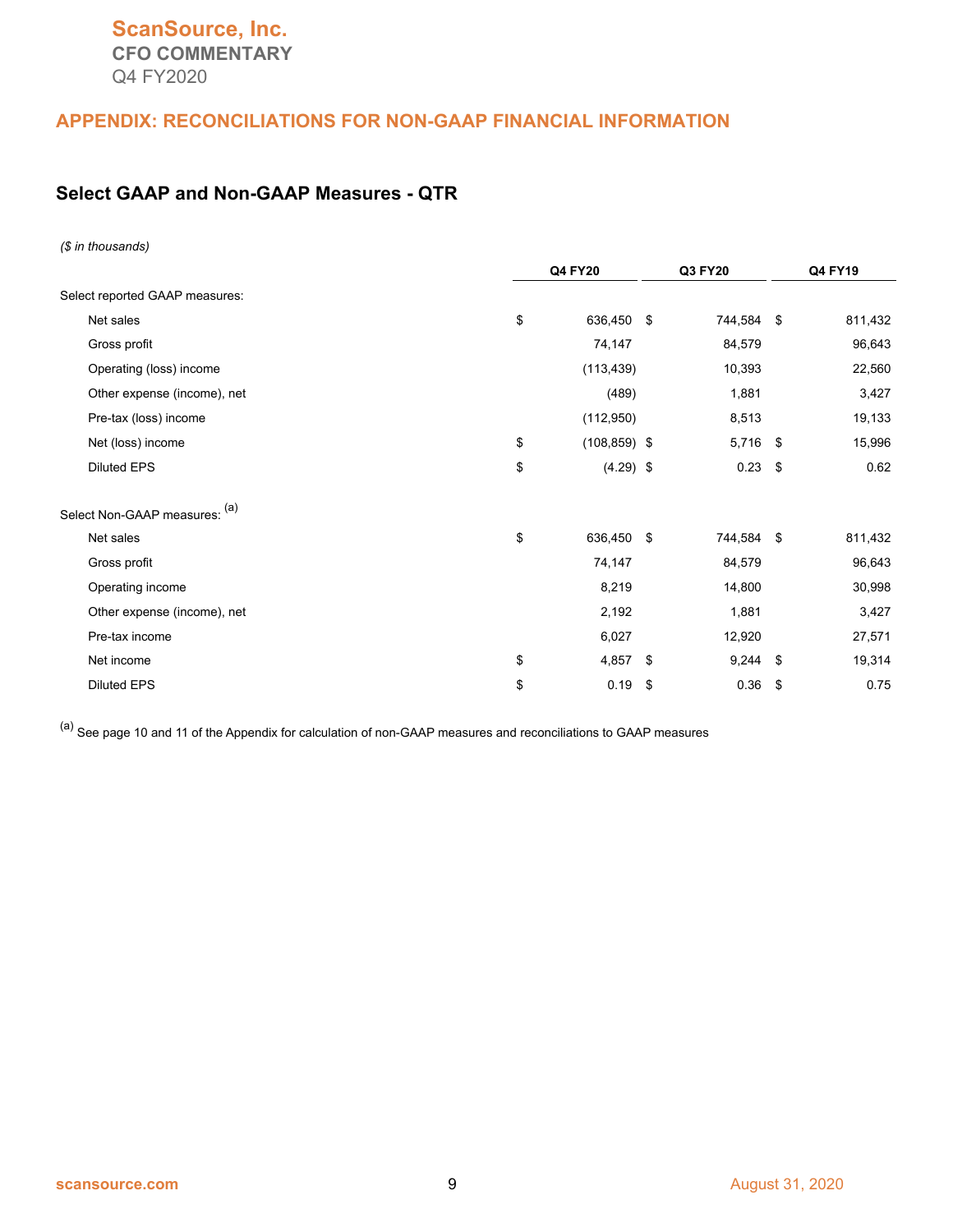#### **Operating Income, Pre-Tax Income, Net Income & EPS - QTR**

| (\$ in thousands)  | Quarter ended June 30, 2020 |                                                            |  |                                  |  |                                 |      |                                       |      |                                                           |    |                                                              |      |                          |    |                          |    |                            |
|--------------------|-----------------------------|------------------------------------------------------------|--|----------------------------------|--|---------------------------------|------|---------------------------------------|------|-----------------------------------------------------------|----|--------------------------------------------------------------|------|--------------------------|----|--------------------------|----|----------------------------|
|                    |                             | Measure.<br>including<br><b>Divestitures</b><br>(Non-GAAP) |  | Impact of<br><b>Divestitures</b> |  | Reported<br><b>GAAP</b> measure |      | Intangible<br>amortization<br>expense |      | Change in fair<br>value of<br>contingent<br>consideration |    | Acquisition,<br>divestiture and<br>restructuring<br>costs(a) |      | Tax recovery,<br>net     |    | Impairment<br>charges    |    | <b>Non-GAAP</b><br>measure |
| Net sales          | S                           | 758,418 \$                                                 |  | $(121,968)$ \$                   |  | 636,450 \$                      |      | $\overline{\phantom{m}}$              | \$   | $\overline{\phantom{0}}$                                  | \$ | $\hspace{0.1mm}-\hspace{0.1mm}$                              | - \$ | $\overline{\phantom{m}}$ | \$ | $\overline{\phantom{m}}$ | \$ | 636,450                    |
| Gross profit       |                             | 83,270                                                     |  | (9, 123)                         |  | 74,147                          |      |                                       |      |                                                           |    |                                                              |      |                          |    |                          |    | 74,147                     |
| Operating income   |                             | (129,935)                                                  |  | 16,496                           |  | (113, 439)                      |      | 4,946                                 |      | 674                                                       |    | 1,311                                                        |      | (5,743)                  |    | 120,470                  |    | 8,219                      |
| Other expense, net |                             | 89,817                                                     |  | (90, 306)                        |  | (489)                           |      |                                       |      |                                                           |    |                                                              |      | 2,681                    |    |                          |    | 2,192                      |
| Pre-tax income     |                             | (219, 752)                                                 |  | 106,802                          |  | (112,950)                       |      | 4,946                                 |      | 674                                                       |    | 1,311                                                        |      | (8, 424)                 |    | 120,470                  |    | 6,027                      |
| Net income         |                             | (217, 262)                                                 |  | 108,403                          |  | (108, 859)                      |      | 3,744                                 |      | 510                                                       |    | 1,311                                                        |      | (6, 247)                 |    | 114,398                  |    | 4,857                      |
| <b>Diluted EPS</b> |                             | $(8.57)$ \$                                                |  | 4.28                             |  | (4.29)                          | - \$ | 0.15                                  | - \$ | $0.02$ \$                                                 |    | 0.05                                                         |      | $(0.25)$ \$              |    | 4.51                     | \$ | 0.19                       |

*(a) Acquisition and divestiture costs totaled \$1.3 million for the quarter ended June 30, 2020 and are generally nondeductible for tax purposes.* 

| (\$ in thousands)  |                                                                                                |      |            |                                 |                                       |    |                                                           |     | Quarter ended March 31, 2020                                 |                      |                               |                       |                          |                            |   |         |
|--------------------|------------------------------------------------------------------------------------------------|------|------------|---------------------------------|---------------------------------------|----|-----------------------------------------------------------|-----|--------------------------------------------------------------|----------------------|-------------------------------|-----------------------|--------------------------|----------------------------|---|---------|
|                    | Measure,<br>includina<br><b>Divestitures</b><br>Impact of<br><b>Divestitures</b><br>(Non-GAAP) |      |            | Reported<br><b>GAAP</b> measure | Intangible<br>amortization<br>expense |    | Change in fair<br>value of<br>contingent<br>consideration |     | Acquisition,<br>divestiture and<br>restructuring<br>costs(a) | Tax recovery,<br>net |                               | Impairment<br>charges |                          | <b>Non-GAAP</b><br>measure |   |         |
| Net sales          | \$<br>872,483 \$                                                                               |      | (127, 899) | - \$                            | 744,584                               | \$ | $\overbrace{\phantom{12333}}$                             | ъ   | $\overline{\phantom{0}}$                                     | -\$                  | $\overbrace{\phantom{13333}}$ | ъ                     | $\overline{\phantom{0}}$ | $\overline{\phantom{0}}$   | S | 744,584 |
| Gross profit       | 94,809                                                                                         |      | (10, 230)  |                                 | 84,579                                |    |                                                           |     |                                                              |                      |                               |                       |                          |                            |   | 84,579  |
| Operating income   | 6,289                                                                                          |      | 4,104      |                                 | 10,393                                |    | 5,159                                                     |     | 618                                                          |                      | 950                           |                       | (2,320)                  |                            |   | 14,800  |
| Other expense, net | 2,638                                                                                          |      | (757)      |                                 | 1,881                                 |    |                                                           |     |                                                              |                      |                               |                       |                          |                            |   | 1,881   |
| Pre-tax income     | 3,652                                                                                          |      | 4,861      |                                 | 8,513                                 |    | 5,159                                                     |     | 618                                                          |                      | 950                           |                       | (2,320)                  |                            |   | 12,920  |
| Net income         | 1,713                                                                                          |      | 4,003      |                                 | 5,716                                 |    | 3,909                                                     |     | 467                                                          |                      | 906                           |                       | (1,754)                  |                            |   | 9,244   |
| <b>Diluted EPS</b> | \$<br>0.07                                                                                     | - \$ | 0.16       | \$                              | 0.23                                  | \$ | 0.15                                                      | -\$ | 0.02                                                         |                      | 0.04                          | S                     | $(0.07)$ \$              |                            |   | 0.36    |

(a) Acquisition and divestiture costs totaled \$0.8 million for the quarter ended March 31, 2020 and are generally nondeductible for tax purposes. Restructuring costs totaled \$0.2 million for the quarter ended March 31, 202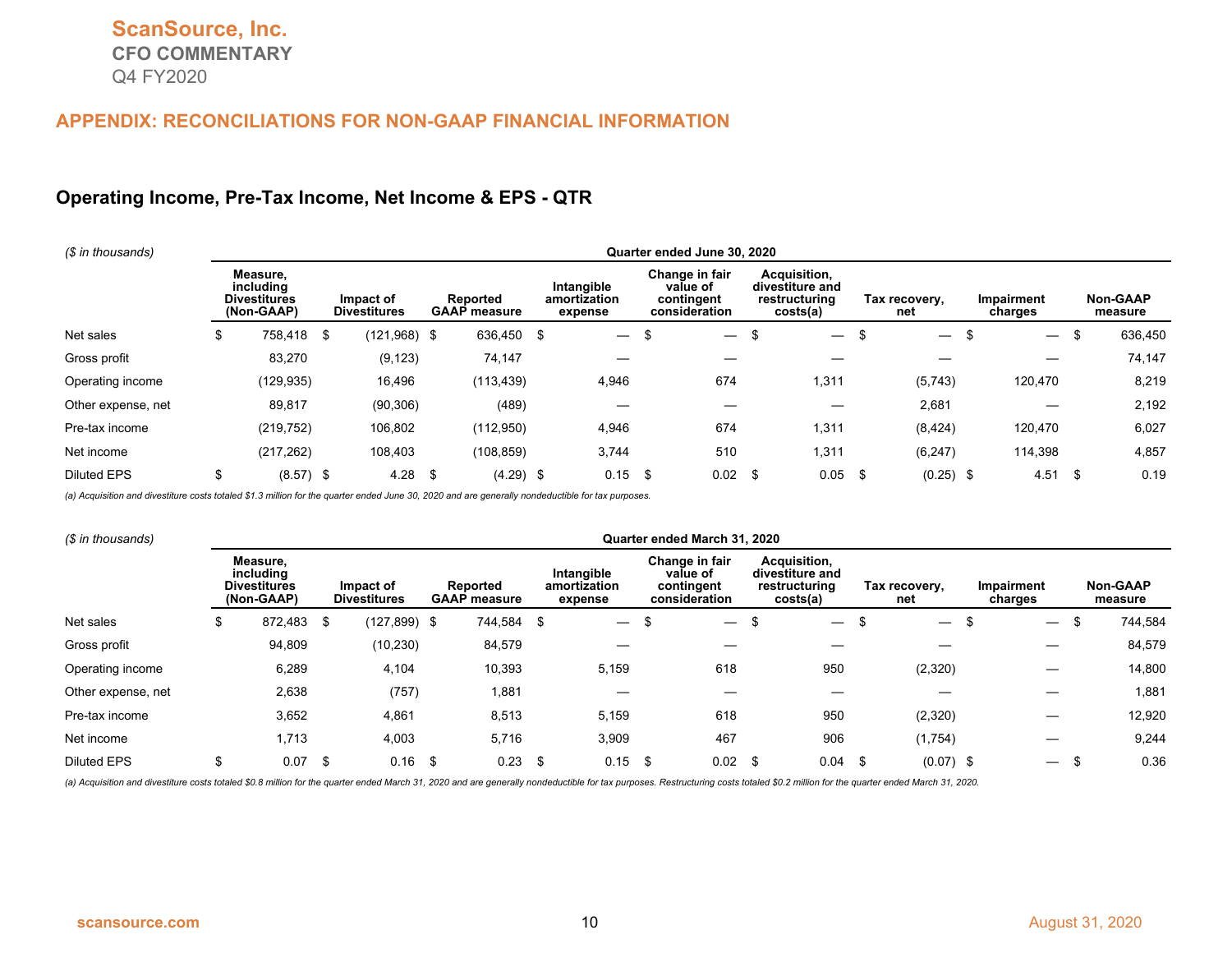## **Operating Income, Pre-Tax Income, Net Income & EPS - QTR, continued**

| (\$ in thousands)  | Quarter ended June 30, 2019 |                                                            |     |                                  |  |                                 |    |                                       |     |                                                           |    |                                                              |     |                          |    |                          |    |                            |
|--------------------|-----------------------------|------------------------------------------------------------|-----|----------------------------------|--|---------------------------------|----|---------------------------------------|-----|-----------------------------------------------------------|----|--------------------------------------------------------------|-----|--------------------------|----|--------------------------|----|----------------------------|
|                    |                             | Measure.<br>including<br><b>Divestitures</b><br>(Non-GAAP) |     | Impact of<br><b>Divestitures</b> |  | Reported<br><b>GAAP</b> measure |    | Intangible<br>amortization<br>expense |     | Change in fair<br>value of<br>contingent<br>consideration |    | Acquisition,<br>divestiture and<br>restructuring<br>costs(a) |     | Tax recovery,<br>net     |    | Impairment<br>charges    |    | <b>Non-GAAP</b><br>measure |
| Net sales          | \$                          | 960,833 \$                                                 |     | $(149, 401)$ \$                  |  | 811,432 \$                      |    | $\overline{\phantom{0}}$              | -\$ | $\overline{\phantom{0}}$                                  |    | $\overbrace{\phantom{12333}}$                                |     | $\overline{\phantom{0}}$ | \$ |                          | \$ | 811,432                    |
| Gross profit       |                             | 109,864                                                    |     | (13, 221)                        |  | 96,643                          |    |                                       |     |                                                           |    |                                                              |     |                          |    |                          |    | 96,643                     |
| Operating income   |                             | 20,022                                                     |     | 2,538                            |  | 22,560                          |    | 4,542                                 |     | 3,666                                                     |    | 230                                                          |     |                          |    |                          |    | 30,998                     |
| Other expense, net |                             | 3,783                                                      |     | (356)                            |  | 3,427                           |    |                                       |     |                                                           |    |                                                              |     |                          |    |                          |    | 3,427                      |
| Pre-tax income     |                             | 16,238                                                     |     | 2,895                            |  | 19,133                          |    | 4,542                                 |     | 3,666                                                     |    | 230                                                          |     |                          |    |                          |    | 27,571                     |
| Net income         |                             | 11,578                                                     |     | 4,418                            |  | 15,996                          |    | 3,418                                 |     | 2,780                                                     |    | 230                                                          |     | (3, 110)                 |    |                          |    | 19,314                     |
| <b>Diluted EPS</b> | Ъ                           | 0.45                                                       | -\$ | $0.17$ \$                        |  | 0.62                            | \$ | 0.13                                  | -\$ | 0.11                                                      | \$ | 0.01                                                         | -\$ | $(0.12)$ \$              |    | $\overline{\phantom{m}}$ | £. | 0.75                       |

*(a) Acquisition and divestiture costs totaled \$0.2 million for the quarter ended June 30, 2020 and are generally nondeductible for tax purposes.*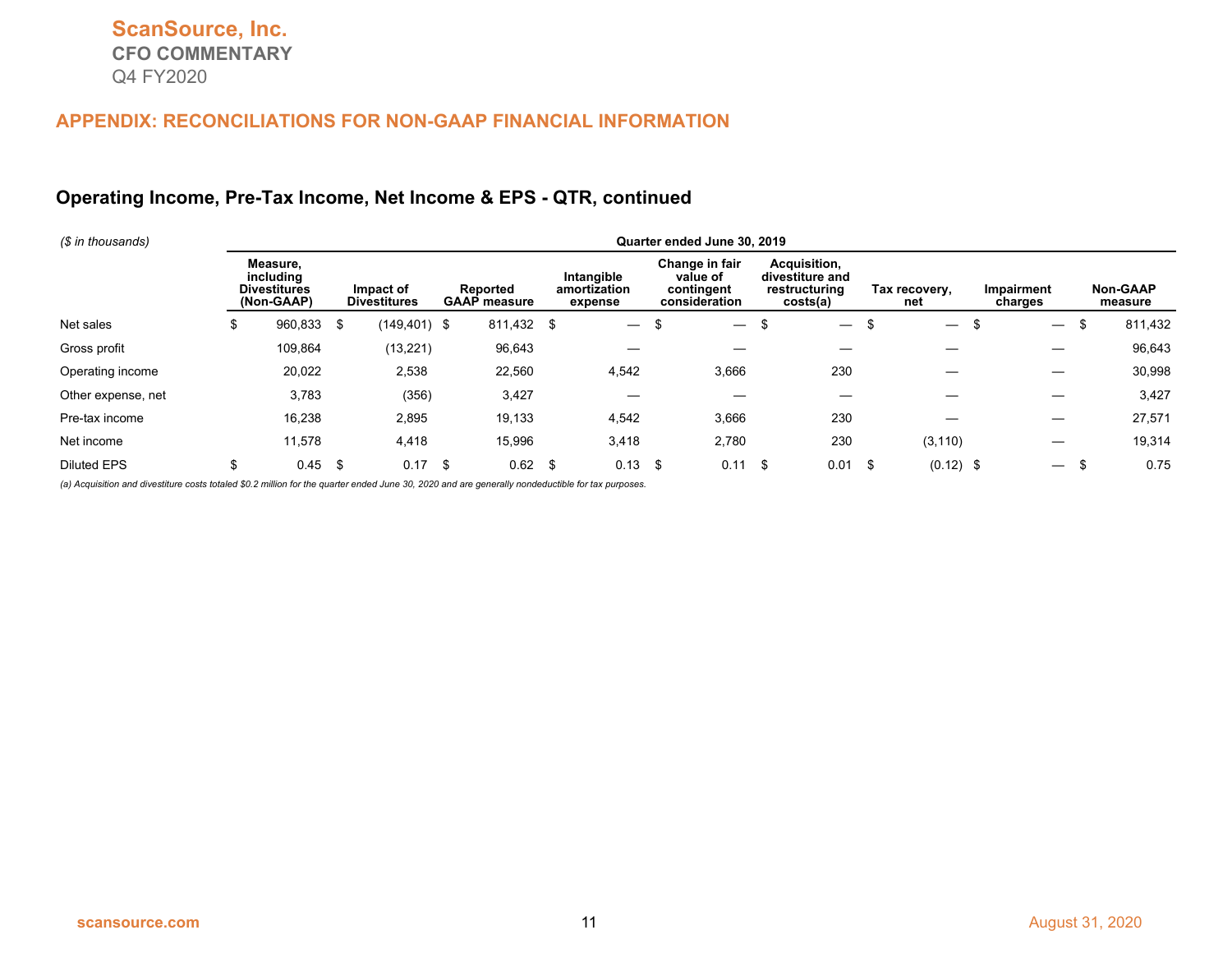#### **Operating Income, Pre-Tax Income, Net Income & EPS - FY**

| (\$ in thousands)  | Fiscal year ended June 30, 2020 |                                                            |    |                                  |     |                                 |  |                                       |    |                                                           |    |                                                              |   |                          |      |                          |    |                     |
|--------------------|---------------------------------|------------------------------------------------------------|----|----------------------------------|-----|---------------------------------|--|---------------------------------------|----|-----------------------------------------------------------|----|--------------------------------------------------------------|---|--------------------------|------|--------------------------|----|---------------------|
|                    |                                 | Measure,<br>includina<br><b>Divestitures</b><br>(Non-GAAP) |    | Impact of<br><b>Divestitures</b> |     | Reported<br><b>GAAP</b> measure |  | Intangible<br>amortization<br>expense |    | Change in fair<br>value of<br>contingent<br>consideration |    | Acquisition,<br>divestiture and<br>restructuring<br>costs(a) |   | Tax recovery,<br>net     |      | Impairment<br>charges    |    | Non-GAAP<br>measure |
| Net sales          | Φ                               | 3,609,230                                                  | \$ | $(561, 496)$ \$                  |     | 3,047,734 \$                    |  |                                       | \$ | $\hspace{0.1mm}-\hspace{0.1mm}$                           | \$ | $\overline{\phantom{0}}$                                     | ъ | $\overline{\phantom{0}}$ | ъ    | $\overline{\phantom{m}}$ | \$ | 3,047,734           |
| Gross profit       |                                 | 404,062                                                    |    | (48, 493)                        |     | 355,569                         |  |                                       |    |                                                           |    |                                                              |   |                          |      |                          |    | 355,569             |
| Operating income   |                                 | (86, 545)                                                  |    | 21,578                           |     | (64, 967)                       |  | 19,953                                |    | 6,941                                                     |    | 4,604                                                        |   | (8,063)                  |      | 120,470                  |    | 78,938              |
| Other expense, net |                                 | 98,254                                                     |    | (91, 445)                        |     | 6,809                           |  |                                       |    |                                                           |    |                                                              |   | 2,681                    |      |                          |    | 9,490               |
| Pre-tax income     |                                 | (184, 799)                                                 |    | 113,023                          |     | (71, 776)                       |  | 19,953                                |    | 6,941                                                     |    | 4,604                                                        |   | (10, 744)                |      | 120.470                  |    | 69,448              |
| Net income         |                                 | (192, 654)                                                 |    | 113,427                          |     | (79, 227)                       |  | 15,091                                |    | 5,247                                                     |    | 4,449                                                        |   | (8,001)                  |      | 114,398                  |    | 51,957              |
| <b>Diluted EPS</b> |                                 | $(7.59)$ \$                                                |    | 4.47                             | -\$ | $(3.12)$ \$                     |  | $0.59$ \$                             |    | 0.21                                                      |    | 0.18                                                         |   | (0.32)                   | - \$ | 4.51                     |    | 2.05                |

(a) Acquisition and divestiture costs totaled \$4.0 million for the fiscal year ended June 30, 2020 and are generally nondeductible for tax purposes. Restructuring costs totaled \$0.6 million for the fiscal year ended June 3

| (\$ in thousands)  | Fiscal year ended June 30, 2019 |                                                            |     |                                  |    |                                 |  |                                       |  |                                                           |     |                                                              |  |                          |  |                          |    |                            |
|--------------------|---------------------------------|------------------------------------------------------------|-----|----------------------------------|----|---------------------------------|--|---------------------------------------|--|-----------------------------------------------------------|-----|--------------------------------------------------------------|--|--------------------------|--|--------------------------|----|----------------------------|
|                    |                                 | Measure,<br>including<br><b>Divestitures</b><br>(Non-GAAP) |     | Impact of<br><b>Divestitures</b> |    | Reported<br><b>GAAP</b> measure |  | Intangible<br>amortization<br>expense |  | Change in fair<br>value of<br>contingent<br>consideration |     | Acquisition,<br>divestiture and<br>restructuring<br>costs(a) |  | Tax recovery,<br>net     |  | Impairment<br>charges    |    | <b>Non-GAAP</b><br>measure |
| Net sales          | S                               | 3,873,111                                                  | -\$ | $(623, 312)$ \$                  |    | 3,249,799                       |  | $\overline{\phantom{0}}$              |  | $\overline{\phantom{0}}$                                  | \$  | $\overline{\phantom{0}}$                                     |  | $\overline{\phantom{0}}$ |  | $\overline{\phantom{m}}$ | \$ | 3,249,799                  |
| Gross profit       |                                 | 452,572                                                    |     | (59, 769)                        |    | 392,803                         |  |                                       |  |                                                           |     |                                                              |  |                          |  |                          |    | 392,803                    |
| Operating income   |                                 | 89,964                                                     |     | 4,770                            |    | 94,734                          |  | 17,893                                |  | 15,200                                                    |     | 1,218                                                        |  |                          |  |                          |    | 129,045                    |
| Other expense, net |                                 | 12,056                                                     |     | (959)                            |    | 11,097                          |  |                                       |  |                                                           |     |                                                              |  |                          |  |                          |    | 11,097                     |
| Pre-tax income     |                                 | 77,908                                                     |     | 5,729                            |    | 83,637                          |  | 17,893                                |  | 15,200                                                    |     | 1,218                                                        |  |                          |  |                          |    | 117,948                    |
| Net income         |                                 | 57,597                                                     |     | 7,262                            |    | 64,859                          |  | 13,484                                |  | 11,294                                                    |     | 1,218                                                        |  | (3, 110)                 |  |                          |    | 87,745                     |
| <b>Diluted EPS</b> |                                 | 2.24                                                       | \$  | 0.28                             | \$ | 2.52                            |  | $0.52$ \$                             |  | 0.44                                                      | -\$ | 0.05                                                         |  | $(0.12)$ \$              |  | $\overline{\phantom{a}}$ |    | 3.41                       |

*(a) Acquisition and divestiture costs totaled \$1.2 million for the fiscal year ended June 30, 2019 and are generally nondeductible for tax purposes.*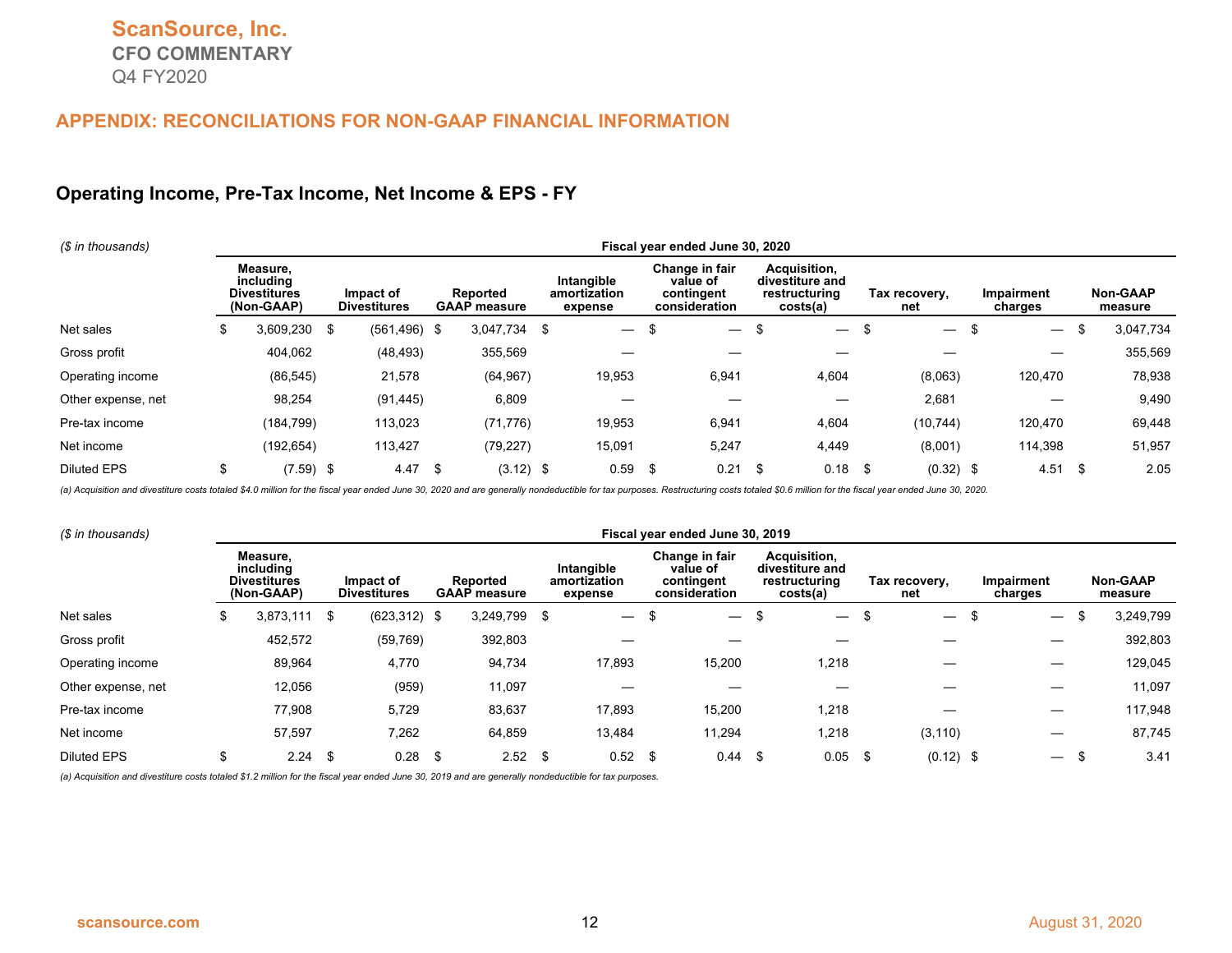#### **Net Sales, Constant Currency and Excluding Acquisitions (Organic Growth) - QTR**

| (\$ in thousands)                                                                           |    | <b>WW Barcode.</b><br><b>NW &amp; Security</b> |    | WW Comms. &<br><b>Services</b> | <b>Consolidated</b> |
|---------------------------------------------------------------------------------------------|----|------------------------------------------------|----|--------------------------------|---------------------|
| For the quarter ended June 30, 2020:                                                        |    |                                                |    |                                |                     |
| Q4 FY20 net sales, including Divestitures                                                   | \$ | 543.996                                        | \$ | 214,422                        | \$<br>758,418       |
| <b>Divestitures</b>                                                                         |    | (96, 184)                                      |    | (25, 784)                      | (121, 968)          |
| Q4 FY20 net sales, as reported                                                              | \$ | 447,812                                        | \$ | 188,638                        | \$<br>636,450       |
| Foreign exchange impact (a)                                                                 |    | 4,911                                          |    | 14,674                         | 19,585              |
| Less: Acquisitions                                                                          |    |                                                |    | (1, 567)                       | (1, 567)            |
| Q4 FY20 net sales, constant currency excluding Divestitures and acquisitions (non-<br>GAAP) |    | 452,723                                        | S  | 201,745                        | \$<br>654,468       |
| For the quarter ended June 30, 2019:                                                        |    |                                                |    |                                |                     |
| Q4 FY19 net sales, including Divestitures                                                   | \$ | 636,172                                        | \$ | 324,661                        | \$<br>960,833       |
| <b>Divestitures</b>                                                                         |    | (107,079)                                      |    | (42, 322)                      | (149, 401)          |
| Q4 FY19 net sales, as reported                                                              | \$ | 529,093                                        | \$ | 282,339                        | \$<br>811,432       |
| Less: Acquisitions                                                                          |    |                                                |    |                                |                     |
| Q4 FY19 net sales, excluding Planned Divestitures and acquisitions (non-GAAP)               | .S | 529,093                                        | \$ | 282,339                        | \$<br>811,432       |
| Y/Y % Change:                                                                               |    |                                                |    |                                |                     |
| <b>Including Divestitures</b>                                                               |    | $(14.5)\%$                                     |    | $(34.0)\%$                     | $(21.1)\%$          |
| As reported                                                                                 |    | $(15.4)\%$                                     |    | $(33.2)\%$                     | $(21.6)\%$          |
| Constant currency, excluding Divestitures and acquisitions (organic growth)                 |    | $(14.4)\%$                                     |    | $(28.5)\%$                     | $(19.3)\%$          |

(a) Year-over-year sales growth excluding the translation impact of changes in foreign currency rates. Calculated by translating net sales for the quarter ended June 30, 2020 into U.S. dollars using the<br>weighted-average fo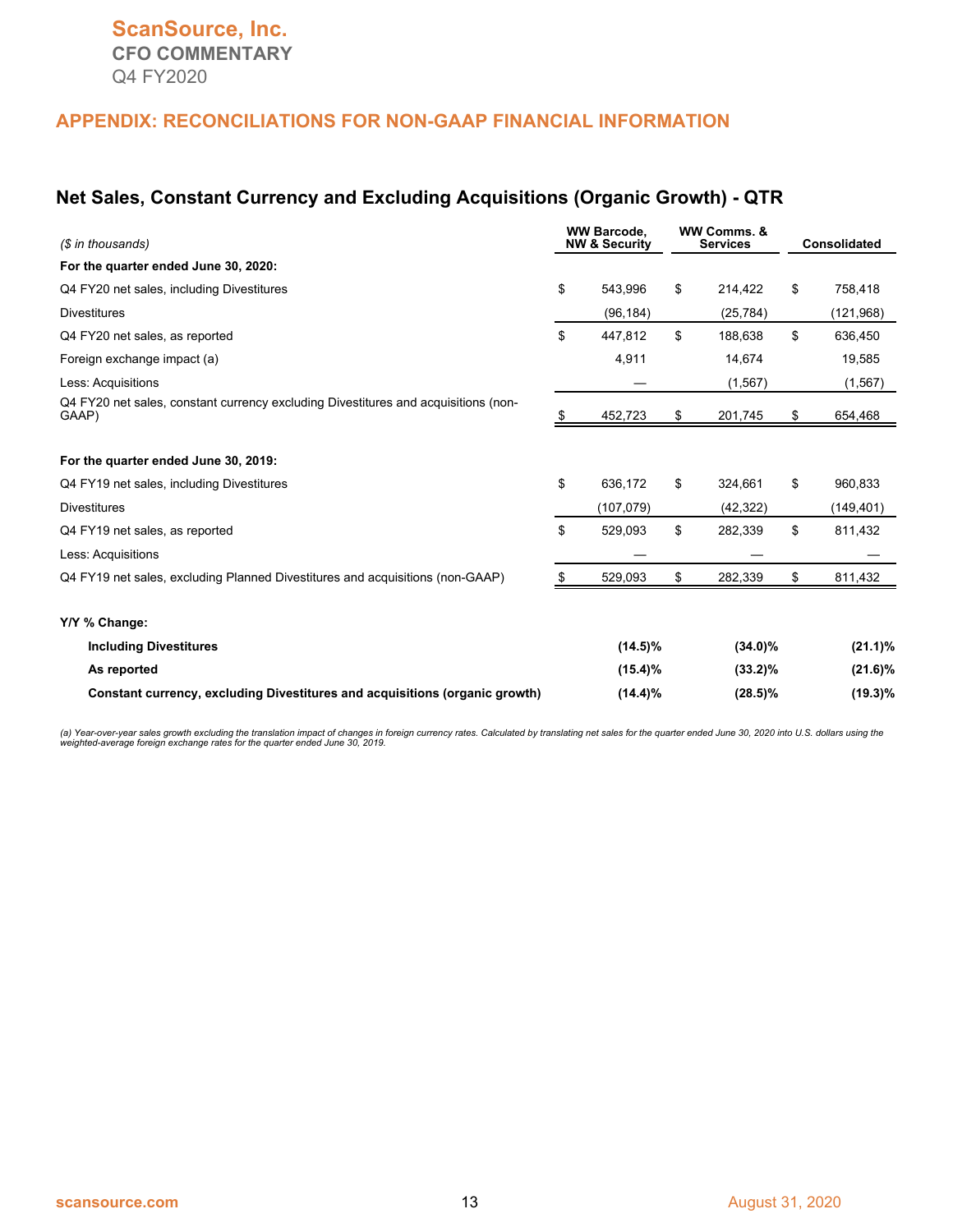#### **Net Sales, Constant Currency and Excluding Acquisitions (Organic Growth) - FY**

| (\$ in thousands)                                                                    |    | <b>WW Barcode.</b><br><b>NW &amp; Security</b> |    | WW Comms, &<br><b>Services</b> |    | <b>Consolidated</b> |
|--------------------------------------------------------------------------------------|----|------------------------------------------------|----|--------------------------------|----|---------------------|
| For the fiscal year ended June 30, 2020:                                             |    |                                                |    |                                |    |                     |
| FY20 net sales, including Divestitures                                               | \$ | 2.511.666                                      | \$ | 1,097,564                      | \$ | 3,609,230           |
| <b>Divestitures</b>                                                                  |    | (418, 449)                                     |    | (143, 047)                     |    | (561, 496)          |
| FY20 net sales, as reported                                                          | \$ | 2,093,217                                      | \$ | 954,517                        | \$ | 3,047,734           |
| Foreign exchange impact (a)                                                          |    | 10,395                                         |    | 29,829                         |    | 40,224              |
| Less: Acquisitions                                                                   |    |                                                |    | (9, 122)                       |    | (9, 122)            |
| FY20 net sales, constant currency excluding Divestitures and acquisitions (non-GAAP) | \$ | 2,103,612                                      | \$ | 975,224                        | \$ | 3,078,836           |
| For the fiscal year ended June 30, 2019:                                             |    |                                                |    |                                |    |                     |
| FY19 net sales, including Divestitures                                               | \$ | 2.589.837                                      | \$ | 1,283,274                      | \$ | 3,873,111           |
| <b>Divestitures</b>                                                                  |    | (447, 941)                                     |    | (175, 371)                     |    | (623, 312)          |
| FY19 net sales, as reported                                                          | \$ | 2,141,896                                      | \$ | 1,107,903                      | \$ | 3,249,799           |
| Foreign exchange impact (a)                                                          |    |                                                |    |                                |    |                     |
| Less: Acquisitions                                                                   |    |                                                |    | (1,026)                        |    | (1,026)             |
| FY19 net sales, excluding Divestitures and acquisitions (non-GAAP)                   |    | 2,141,896                                      | \$ | 1,106,877                      | S. | 3,248,773           |
| Y/Y % Change:                                                                        |    |                                                |    |                                |    |                     |
| <b>Including Divestitures</b>                                                        |    | $(3.0)\%$                                      |    | $(14.5)\%$                     |    | (6.8)%              |
| As reported                                                                          |    | $(2.3)\%$                                      |    | $(13.8)\%$                     |    | (6.2)%              |
| Constant currency, excluding Divestitures and acquisitions (organic growth)          |    | (1.8)%                                         |    | (11.9)%                        |    | (5.2)%              |

(a) Year-over-year sales growth excluding the translation impact of changes in foreign currency rates. Calculated by translating net sales for the fiscal year ended June 30, 2020 into U.S. dollars using<br>the weighted-averag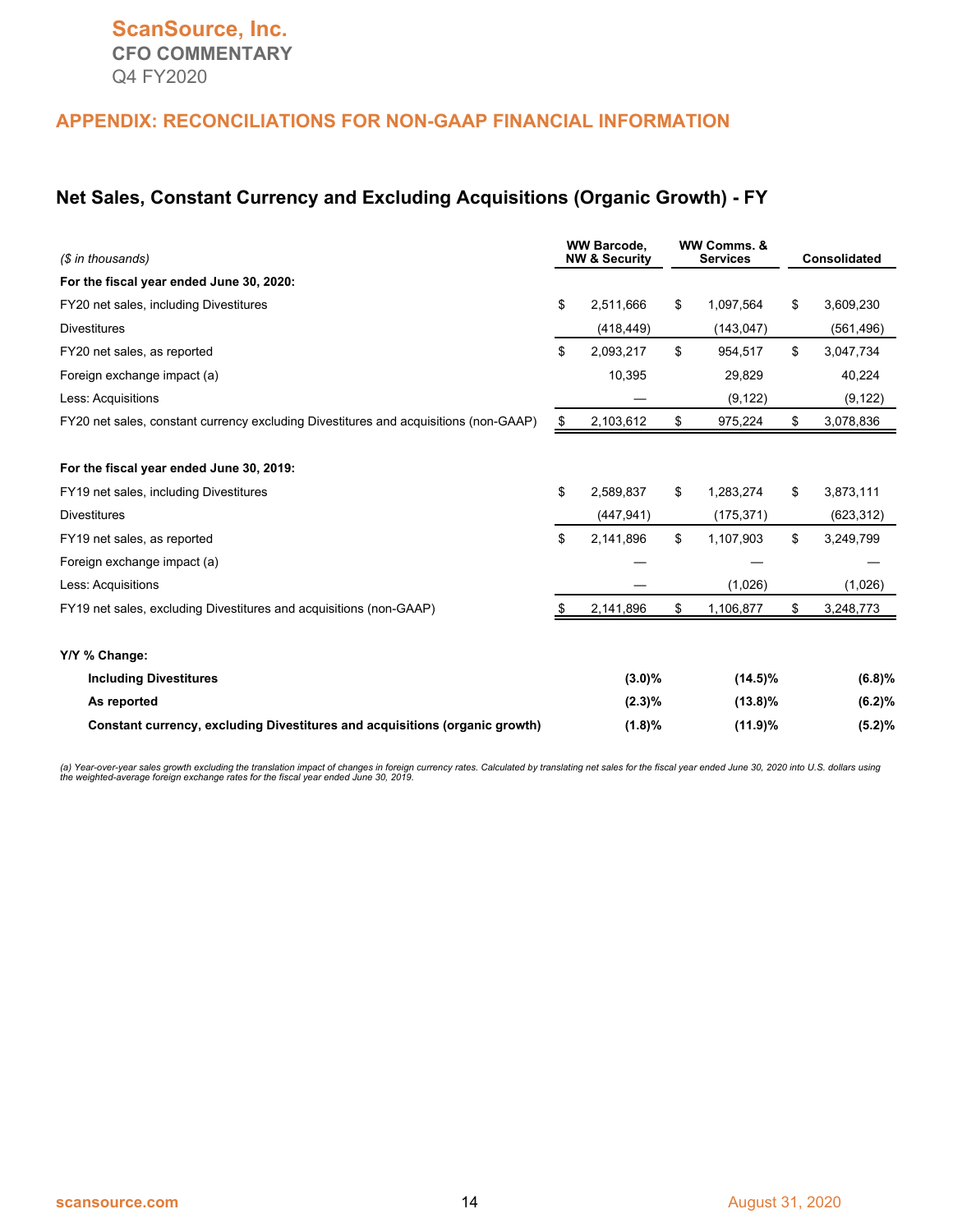# **Highlights by Segment - QTR**

| (\$ in thousands)                                  | Quarter Ended June 30, 2020 |                                                            |                                  |                                                                                    |                                       |                                                           |                                                               |                              |                              |                            |  |  |  |  |
|----------------------------------------------------|-----------------------------|------------------------------------------------------------|----------------------------------|------------------------------------------------------------------------------------|---------------------------------------|-----------------------------------------------------------|---------------------------------------------------------------|------------------------------|------------------------------|----------------------------|--|--|--|--|
|                                                    |                             | Measure,<br>including<br><b>Divestitures</b><br>(Non-GAAP) | Impact of<br><b>Divestitures</b> | <b>Reported</b><br>Intangible<br><b>GAAP</b><br>amortization<br>measure<br>expense |                                       | Change in fair<br>value of<br>contingent<br>consideration | Acquisition,<br>Divestiture,<br>and<br>Restructuring<br>costs | Tax reform<br>and settlement | <b>Impairment</b><br>charges | <b>Non-GAAP</b><br>measure |  |  |  |  |
| Worldwide Barcode, NW & Security:                  |                             |                                                            |                                  |                                                                                    |                                       |                                                           |                                                               |                              |                              |                            |  |  |  |  |
| Net sales                                          | \$                          | 543,996                                                    | (96, 184)                        | 447,812                                                                            |                                       |                                                           |                                                               |                              | $\overline{\phantom{0}}$     | \$<br>447,812              |  |  |  |  |
| <b>Gross Profit</b>                                | \$                          | 42,997                                                     | (5,708)                          | 37,289                                                                             |                                       |                                                           | —                                                             |                              | $\overline{\phantom{0}}$     | \$<br>37,289               |  |  |  |  |
| Gross profit margin %                              |                             | 7.9 %                                                      | 5.9%                             | 8.3 %                                                                              | $-$ %                                 | $-$ %                                                     | $-$ %                                                         | $-$ %                        | $-$ %                        | 8.3 %                      |  |  |  |  |
| Operating income                                   | \$                          | (115, 352)                                                 | 2,683                            | (112, 669)                                                                         | 1,968                                 |                                                           | $\qquad \qquad \longleftarrow$                                | (4,648)                      | 119,037                      | \$<br>3,688                |  |  |  |  |
| Operating income margin %                          |                             | $(21.2)\%$                                                 | (2.8)%                           | $(25.2)\%$                                                                         | $-$ %                                 | $-$ %                                                     | $-$ %                                                         | $-$ %                        | $-$ %                        | 0.8%                       |  |  |  |  |
| <b>Worldwide Communications &amp;</b><br>Services: |                             |                                                            |                                  |                                                                                    |                                       |                                                           |                                                               |                              |                              |                            |  |  |  |  |
| Net sales                                          | \$                          | 214,422                                                    | (25, 784)                        | 188,638                                                                            |                                       |                                                           |                                                               |                              | —                            | \$<br>188,638              |  |  |  |  |
| <b>Gross Profit</b>                                | \$                          | 40,273                                                     | (3, 415)                         | 36,858                                                                             |                                       |                                                           |                                                               |                              | $\overline{\phantom{0}}$     | \$<br>36,858               |  |  |  |  |
| Gross profit margin %                              |                             | 18.8 %                                                     | 13.2 %                           | 19.5 %                                                                             | $-$ %                                 | $-$ %                                                     | $-$ %                                                         | $-$ %                        | $-$ %                        | 19.5 %                     |  |  |  |  |
| Operating income                                   | \$                          | (13, 272)                                                  | 13,812                           | 540                                                                                | 2,978                                 | 674                                                       | —                                                             | (1,095)                      | 1.433                        | \$<br>4,530                |  |  |  |  |
| Operating income margin %                          |                             | (6.2)%                                                     | $(53.6)\%$                       | 0.3%                                                                               | $-$ %                                 | $-$ %                                                     | $-$ %                                                         | $-$ %                        | $-$ %                        | 2.4%                       |  |  |  |  |
| (\$ in thousands)                                  |                             |                                                            |                                  |                                                                                    |                                       | Quarter Ended March 31, 2020                              |                                                               |                              |                              |                            |  |  |  |  |
|                                                    |                             | Measure,<br>including<br>Divestitures<br>(Non-GAAP)        | Impact of<br><b>Divestitures</b> | Reported<br><b>GAAP</b><br>measure                                                 | Intangible<br>amortization<br>expense | Change in fair<br>value of<br>contingent<br>consideration | Acquisition,<br>Divestiture,<br>and<br>Restructuring<br>costs | Tax reform<br>and settlement | <b>Impairment</b><br>charges | Non-GAAP<br>measure        |  |  |  |  |
| Worldwide Barcode, NW & Security:                  |                             |                                                            |                                  |                                                                                    |                                       |                                                           |                                                               |                              |                              |                            |  |  |  |  |
| Net sales                                          | \$                          | 583,642                                                    | (94, 424)                        | 489,218                                                                            |                                       |                                                           |                                                               |                              | $\overline{\phantom{0}}$     | \$<br>489,218              |  |  |  |  |
| <b>Gross Profit</b>                                | \$                          | 48,583                                                     | (6, 712)                         | 41,871                                                                             |                                       |                                                           |                                                               |                              | $\overline{\phantom{0}}$     | \$<br>41.871               |  |  |  |  |
| Gross profit margin %                              |                             | 8.3 %                                                      | 7.1%                             | 8.6 %                                                                              | $-$ %                                 | $-$ %                                                     | $-$ %                                                         | $-$ %                        | $-$ %                        | 8.6 %                      |  |  |  |  |
| Operating income                                   | \$                          | 3,870                                                      | 925                              | 4,795                                                                              | 1,968                                 |                                                           |                                                               | (1, 452)                     | $\overline{\phantom{0}}$     | \$<br>5,311                |  |  |  |  |
| Operating income margin %                          |                             | 0.7%                                                       | (1.0)%                           | 1.0%                                                                               | $-$ %                                 | $-$ %                                                     | $-$ %                                                         | $-$ %                        | $-$ %                        | 1.1%                       |  |  |  |  |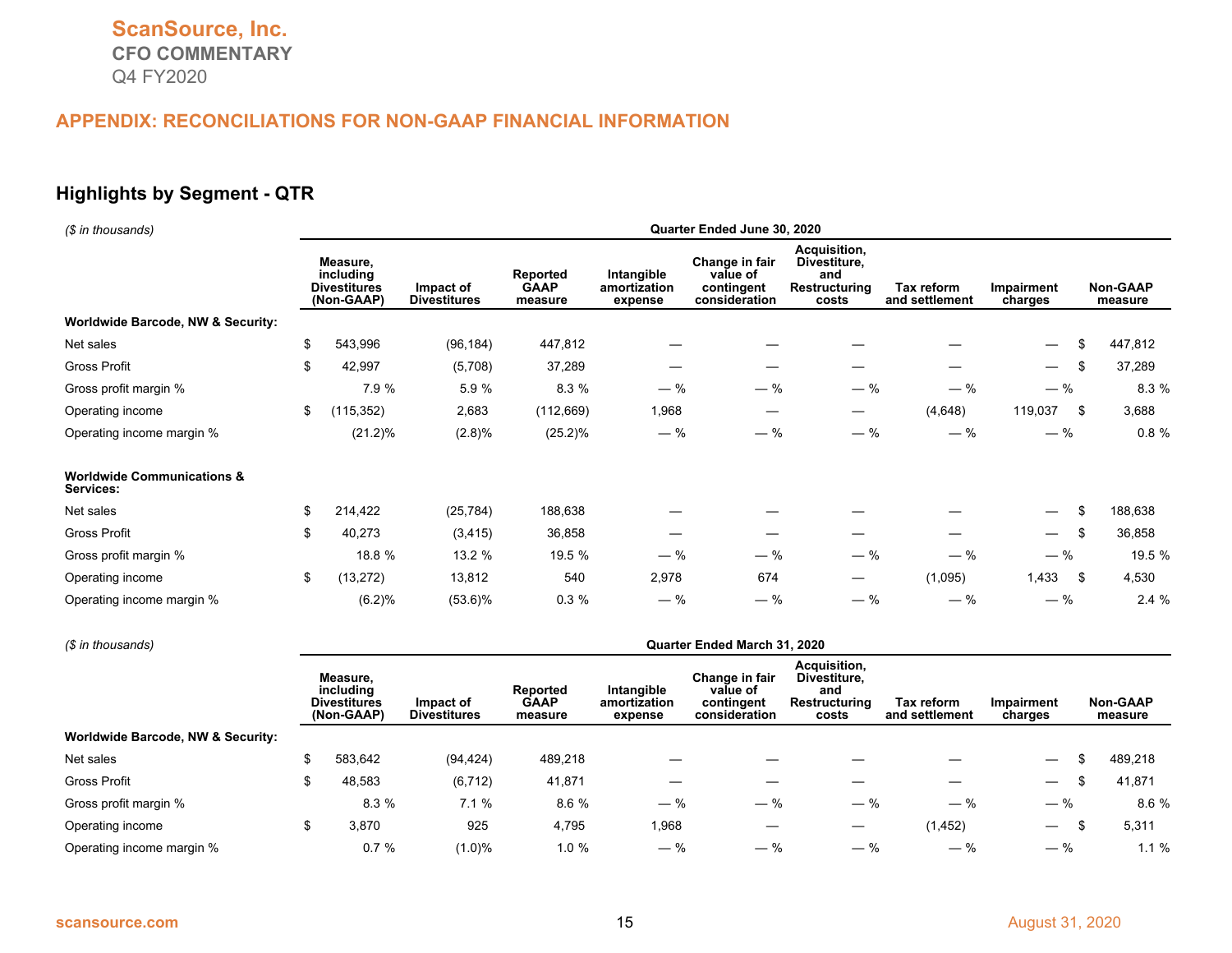| <b>Worldwide Communications &amp;</b><br>Services: |         |           |         |       |       |                          |       |                                 |         |
|----------------------------------------------------|---------|-----------|---------|-------|-------|--------------------------|-------|---------------------------------|---------|
| Net sales                                          | 288.841 | (33, 451) | 255,390 |       |       |                          |       |                                 | 255,390 |
| Gross Profit                                       | 46.226  | (3, 494)  | 42,732  |       |       | $\overline{\phantom{a}}$ |       | $\overline{\phantom{m}}$        | 42,732  |
| Gross profit margin %                              | 16.0 %  | 10.4 %    | 16.7 %  | $-$ % | $-$ % | $-$ %                    | $-$ % | $-$ %                           | 16.7 %  |
| Operating income                                   | 3,199   | 3,199     | 6,398   | 3,191 | 618   | 169                      | (868) | $\hspace{0.1mm}-\hspace{0.1mm}$ | 9,508   |
| Operating income margin %                          | 1.1%    | $(9.6)\%$ | 2.5%    | $-$ % | $-$ % | ℅                        |       | $\hspace{0.1mm}-\hspace{0.1mm}$ | 3.7%    |

*(\$ in thousands)* **Quarter Ended June 30, 2019**

|                                                    | Measure,<br>including<br><b>Divestitures</b><br>(Non-GAAP) | Impact of<br><b>Divestitures</b> | Reported<br><b>GAAP</b><br>measure | Intangible<br>amortization<br>expense | Change in fair<br>value of<br>contingent<br>consideration | Acquisition,<br>Divestiture,<br>and<br>Restructuring<br>costs | Tax reform<br>and settlement | Impairment<br>charges          | <b>Non-GAAP</b><br>measure |
|----------------------------------------------------|------------------------------------------------------------|----------------------------------|------------------------------------|---------------------------------------|-----------------------------------------------------------|---------------------------------------------------------------|------------------------------|--------------------------------|----------------------------|
| <b>Worldwide Barcode, NW &amp; Security:</b>       |                                                            |                                  |                                    |                                       |                                                           |                                                               |                              |                                |                            |
| Net sales                                          | \$<br>636,172                                              | (107,079)                        | 529,093                            |                                       |                                                           |                                                               |                              | \$<br>$\overline{\phantom{m}}$ | 529,093                    |
| Gross Profit                                       | \$<br>56,407                                               | (7, 278)                         | 49,129                             |                                       |                                                           |                                                               |                              | \$<br>$\overline{\phantom{m}}$ | 49,129                     |
| Gross profit margin %                              | 8.9%                                                       | 6.8%                             | 9.3%                               | $-$ %                                 | $-$ %                                                     | $-$ %                                                         | $-$ %                        | $-$ %                          | 9.3%                       |
| Operating income                                   | \$<br>10,901                                               | 605                              | 11,506                             | 1,968                                 |                                                           |                                                               |                              | \$<br>$\overline{\phantom{0}}$ | 13,474                     |
| Operating income margin %                          | 1.7%                                                       | (0.6)%                           | 2.2%                               | $-$ %                                 | $-$ %                                                     | $-$ %                                                         | $-$ %                        | $-$ %                          | 2.5%                       |
| <b>Worldwide Communications &amp;</b><br>Services: |                                                            |                                  |                                    |                                       |                                                           |                                                               |                              |                                |                            |
| Net sales                                          | \$<br>324,661                                              | (42, 322)                        | 282,339                            |                                       |                                                           |                                                               |                              | \$                             | 282,339                    |
| Gross Profit                                       | \$<br>53,458                                               | (5,944)                          | 47,514                             |                                       |                                                           |                                                               |                              | \$                             | 47,514                     |
| Gross profit margin %                              | 16.5 %                                                     | 14.0 %                           | 16.8 %                             | $-$ %                                 | $-$ %                                                     | $-$ %                                                         | $-$ %                        | $-$ %                          | 16.8 %                     |
| Operating income                                   | \$<br>9,351                                                | 1,933                            | 11,284                             | 2,574                                 | 3,666                                                     |                                                               |                              | \$<br>$\overline{\phantom{0}}$ | 17,524                     |
| Operating income margin %                          | 2.9 %                                                      | (4.6)%                           | 4.0 %                              | $-$ %                                 | $-$ %                                                     | $-$ %                                                         | $-$ %                        | $-$ %                          | 6.2%                       |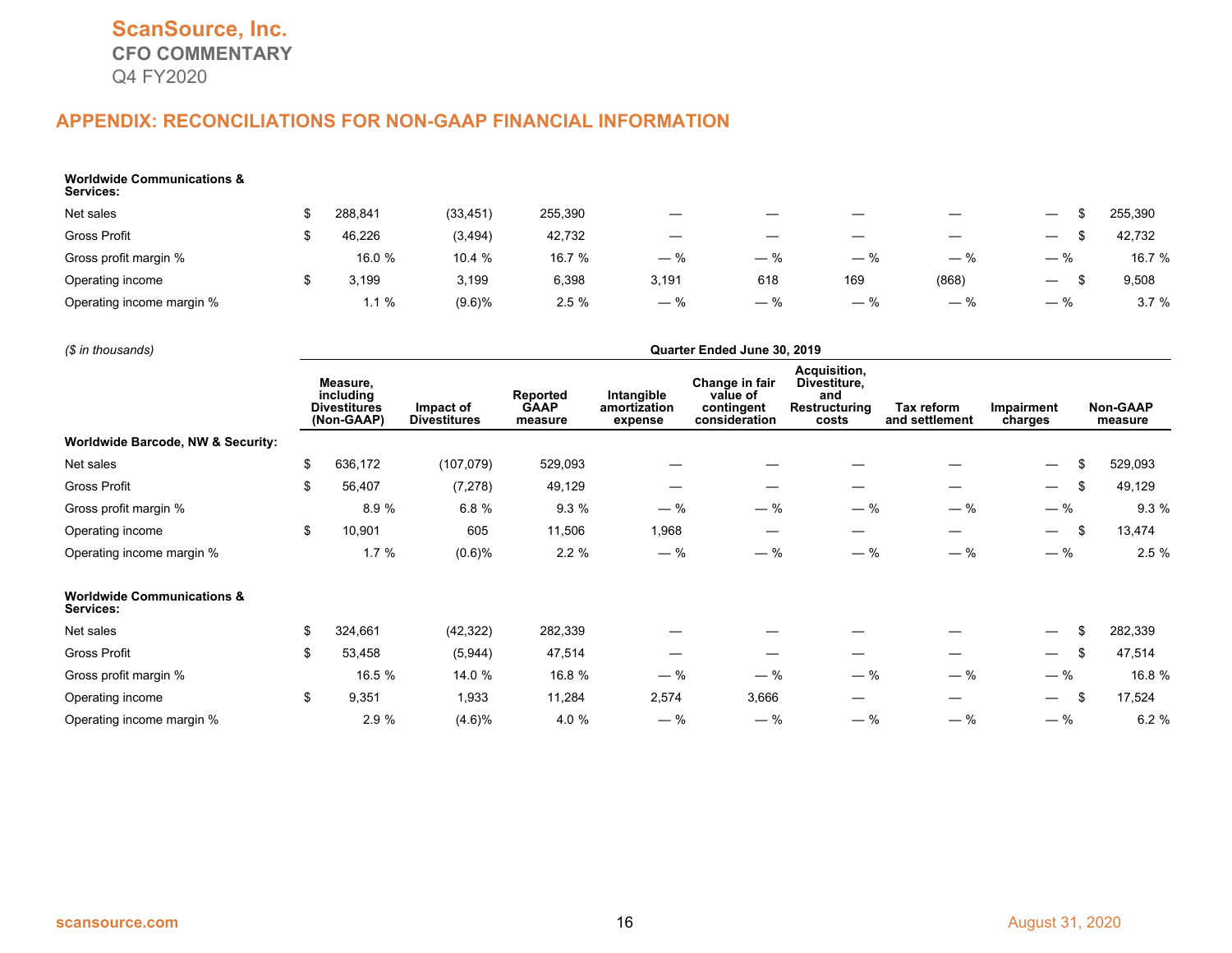# **Highlights by Segment - FY**

| (\$ in thousands)                               | Fiscal year ended June 30, 2020                            |           |                                  |                                    |                                       |                                                           |                                                               |                                     |                                       |                            |  |  |  |
|-------------------------------------------------|------------------------------------------------------------|-----------|----------------------------------|------------------------------------|---------------------------------------|-----------------------------------------------------------|---------------------------------------------------------------|-------------------------------------|---------------------------------------|----------------------------|--|--|--|
|                                                 | Measure,<br>including<br><b>Divestitures</b><br>(Non-GAAP) |           | Impact of<br><b>Divestitures</b> | Reported<br><b>GAAP</b><br>measure | Intangible<br>amortization<br>expense | Change in fair<br>value of<br>contingent<br>consideration | Acquisition,<br>Divestiture,<br>and<br>Restructuring<br>costs | <b>Tax reform</b><br>and settlement | Impairment<br>charges                 | <b>Non-GAAP</b><br>measure |  |  |  |
| <b>Worldwide Barcode, NW &amp; Security:</b>    |                                                            |           |                                  |                                    |                                       |                                                           |                                                               |                                     |                                       |                            |  |  |  |
| Net sales                                       | \$                                                         | 2,511,666 | (418, 449)                       | 2,093,217                          |                                       |                                                           |                                                               |                                     |                                       | 2,093,217                  |  |  |  |
| Gross Profit                                    | \$                                                         | 209,987   | (29, 405)                        | 180,582                            |                                       |                                                           |                                                               |                                     | \$<br>$\overline{\phantom{0}}$        | 180,582                    |  |  |  |
| Gross profit margin %                           |                                                            | 8.4 %     | 7.0 %                            | 8.6 %                              | $-$ %                                 | $-$ %                                                     | $-$ %                                                         | $-$ %                               | $-$ %                                 | 8.6 %                      |  |  |  |
| Operating income                                | \$                                                         | (85, 414) | 1,899                            | (83, 515)                          | 7,871                                 |                                                           |                                                               | (5,480)                             | 119,037<br>- \$                       | 37,913                     |  |  |  |
| Operating income margin %                       |                                                            | $(3.4)\%$ | $(0.5)\%$                        | $(4.0)\%$                          | $-$ %                                 | $-$ %                                                     | $-$ %                                                         | $-$ %                               | $-$ %                                 | 1.8 %                      |  |  |  |
| <b>Worldwide Communications &amp; Services:</b> |                                                            |           |                                  |                                    |                                       |                                                           |                                                               |                                     |                                       |                            |  |  |  |
| Net sales                                       | \$                                                         | ,097,564  | (143, 047)                       | 954,517                            |                                       |                                                           |                                                               |                                     | \$                                    | 954,517                    |  |  |  |
| Gross Profit                                    | \$                                                         | 194,075   | (19,087)                         | 174,988                            |                                       |                                                           |                                                               |                                     | \$<br>$\hspace{0.1mm}-\hspace{0.1mm}$ | 174,988                    |  |  |  |
| Gross profit margin %                           |                                                            | 17.7 %    | 13.3 %                           | 18.3 %                             | $-$ %                                 | $-$ %                                                     | $-$ %                                                         | $-$ %                               | $-$ %                                 | 18.3 %                     |  |  |  |
| Operating income                                | \$                                                         | 2,869     | 19,679                           | 22,548                             | 12,082                                | 6,941                                                     | 604                                                           | (2,583)                             | 1,433<br>- \$                         | 41,025                     |  |  |  |
| Operating income margin %                       |                                                            | 0.3%      | $(13.8)\%$                       | 2.4%                               | $-$ %                                 | $-$ %                                                     | $-$ %                                                         | $-$ %                               | $-$ %                                 | 4.3 %                      |  |  |  |

| (\$ in thousands)                 | Fiscal year ended June 30, 2019                            |                                  |                                    |                                       |                                                           |                                                               |                              |                               |                            |  |  |  |  |
|-----------------------------------|------------------------------------------------------------|----------------------------------|------------------------------------|---------------------------------------|-----------------------------------------------------------|---------------------------------------------------------------|------------------------------|-------------------------------|----------------------------|--|--|--|--|
|                                   | Measure.<br>including<br><b>Divestitures</b><br>(Non-GAAP) | Impact of<br><b>Divestitures</b> | Reported<br><b>GAAP</b><br>measure | Intangible<br>amortization<br>expense | Change in fair<br>value of<br>contingent<br>consideration | Acquisition,<br>Divestiture.<br>and<br>Restructuring<br>costs | Tax reform<br>and settlement | Impairment<br>charges         | <b>Non-GAAP</b><br>measure |  |  |  |  |
| Worldwide Barcode, NW & Security: |                                                            |                                  |                                    |                                       |                                                           |                                                               |                              |                               |                            |  |  |  |  |
| Net sales                         | 2,589,837                                                  | (447, 941)                       | 2,141,896                          |                                       |                                                           |                                                               |                              |                               | 2,141,896                  |  |  |  |  |
| <b>Gross Profit</b>               | 244,746                                                    | (35, 503)                        | 209,243                            |                                       |                                                           |                                                               |                              |                               | 209,243                    |  |  |  |  |
| Gross profit margin %             | 9.5%                                                       | 7.9 %                            | 9.8%                               | $-$ %                                 | $-$ %                                                     | $-$ %                                                         | $-$ %                        | $-$ %                         | 9.8%                       |  |  |  |  |
| Operating income                  | 59,875                                                     | (2,856)                          | 57,019                             | 8,099                                 |                                                           |                                                               |                              | $\overbrace{\phantom{12333}}$ | 65,118                     |  |  |  |  |
| Operating income margin %         | 2.3%                                                       | 0.6%                             | 2.7%                               | $-$ %                                 | $-$ %                                                     | $-$ %                                                         | $-$ %                        | $-$ %                         | 3.0%                       |  |  |  |  |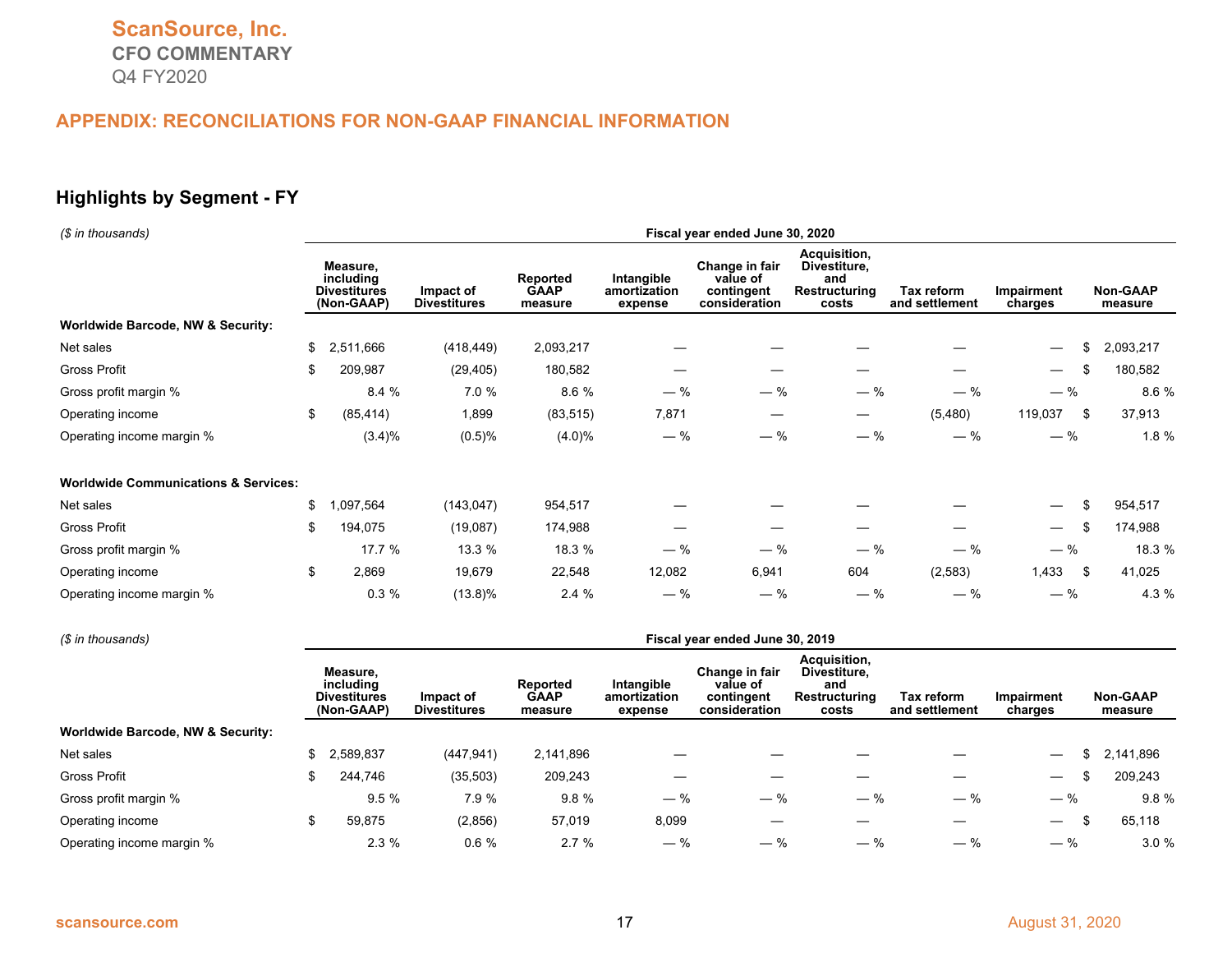| (\$ in thousands)                               |   | Fiscal year ended June 30, 2019                                                                                                                                                                                                                                                                                    |            |                              |                              |                            |       |       |                                |          |  |  |  |
|-------------------------------------------------|---|--------------------------------------------------------------------------------------------------------------------------------------------------------------------------------------------------------------------------------------------------------------------------------------------------------------------|------------|------------------------------|------------------------------|----------------------------|-------|-------|--------------------------------|----------|--|--|--|
|                                                 |   | Acquisition,<br>Measure.<br>Change in fair<br>Divestiture.<br>Intangible<br>including<br><b>Reported</b><br>value of<br>and<br><b>GAAP</b><br><b>Divestitures</b><br>Restructuring<br>Impact of<br>amortization<br>contingent<br>(Non-GAAP)<br><b>Divestitures</b><br>consideration<br>costs<br>measure<br>expense |            | Tax reform<br>and settlement | <b>Impairment</b><br>charges | <b>Non-GAAP</b><br>measure |       |       |                                |          |  |  |  |
| <b>Worldwide Communications &amp; Services:</b> |   |                                                                                                                                                                                                                                                                                                                    |            |                              |                              |                            |       |       |                                |          |  |  |  |
| Net sales                                       |   | ,283,274                                                                                                                                                                                                                                                                                                           | (175, 371) | 107,903                      |                              |                            |       |       | $\overline{\phantom{0}}$       | ,107,903 |  |  |  |
| <b>Gross Profit</b>                             |   | 207,826                                                                                                                                                                                                                                                                                                            | (24, 266)  | 183,560                      |                              |                            |       |       | ъ.                             | 183,560  |  |  |  |
| Gross profit margin %                           |   | 16.2 %                                                                                                                                                                                                                                                                                                             | 13.8 %     | 16.6 %                       | $-$ %                        | $-$ %                      | $-$ % | $-$ % | $-$ %                          | 16.6 %   |  |  |  |
| Operating income                                | S | 31,307                                                                                                                                                                                                                                                                                                             | 7,626      | 38,933                       | 9,794                        | 15,200                     |       |       | $\overline{\phantom{0}}$<br>ж. | 63,927   |  |  |  |
| Operating income margin %                       |   | 2.4%                                                                                                                                                                                                                                                                                                               | $(4.3)\%$  | 3.5%                         | $-$ %                        | — %                        | $-$ % | $-$ % | $-$ %                          | 5.8 %    |  |  |  |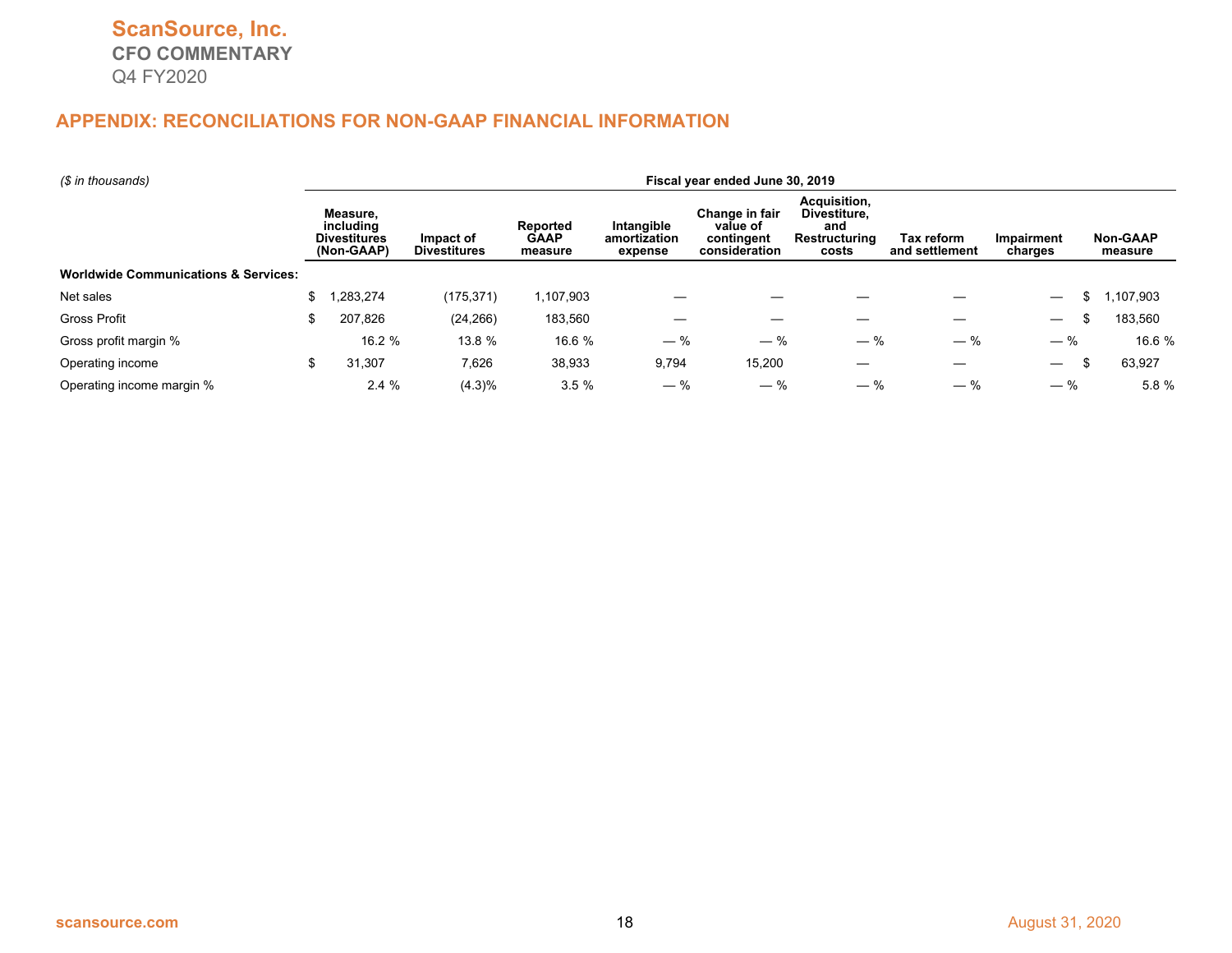#### **Average Return on Invested Capital - QTR**

| (\$ in thousands)                                            |    | Q4 FY20    | Q3 FY20         | <b>Q2 FY20</b>  |    | Q1 FY20   | Q4 FY19         |
|--------------------------------------------------------------|----|------------|-----------------|-----------------|----|-----------|-----------------|
| Adjusted return on invested capital (ROIC), annualized (a)   |    | 4.0 %      | 6.1 %           | 9.9%            |    | 9.6%      | 11.2 %          |
| Reconciliation of Net Income to Adjusted EBITDA              |    |            |                 |                 |    |           |                 |
| Net (loss) income from continuing operations - GAAP          | \$ | (108, 859) | \$<br>5,716     | \$<br>11,626    | \$ | 12,291    | \$<br>15,996    |
| Plus:                                                        |    |            |                 |                 |    |           |                 |
| Interest expense                                             |    | 2,497      | 3,098           | 3,312           |    | 3,317     | 3,851           |
| Income taxes                                                 |    | (4,091)    | 2,797           | 4,407           |    | 4,338     | 3,137           |
| Depreciation and amortization                                |    | 8,743      | 8,986           | 9,081           |    | 8,517     | 8,321           |
| <b>EBITDA</b>                                                |    | (101, 710) | 20,597          | 28,426          |    | 28,463    | 31,305          |
| Adjustments:                                                 |    |            |                 |                 |    |           |                 |
| Change in fair value of contingent consideration             |    | 674        | 618             | 3,176           |    | 2,472     | 3,666           |
| Tax recovery, net                                            |    | (8, 424)   | (2,320)         |                 |    |           |                 |
| Acquisition and divestiture costs                            |    | 1,311      | 781             | 1,151           |    | 757       | 230             |
| Restructuring costs                                          |    |            | 169             | 266             |    | 169       |                 |
| Impairment charges                                           |    | 120,470    |                 |                 |    |           |                 |
| Adjusted EBITDA (numerator for ROIC) (non-GAAP)              |    | 12,321     | \$<br>19,845    | \$<br>33,019    | \$ | 31,861    | \$<br>35,201    |
| <b>Invested Capital Calculation</b>                          |    |            |                 |                 |    |           |                 |
| Equity - beginning of the quarter                            | \$ | 897.678    | \$<br>927,580   | \$<br>905,751   | \$ | 914,129   | \$<br>911,063   |
| Equity - end of quarter                                      |    | 678,246    | 897,678         | 927,580         |    | 905,751   | 914,129         |
| Adjustments:                                                 |    |            |                 |                 |    |           |                 |
| Change in fair value of contingent consideration, net of tax |    | 510        | 467             | 2,401           |    | 1,869     | 2,780           |
| Tax recovery, net and related interest income, net of tax    |    | (6, 247)   | (1,754)         |                 |    |           | (3, 110)        |
| Acquisition and divestiture costs                            |    | 1,311      | 781             | 1,151           |    | 757       | 230             |
| Asset impairment, net of tax                                 |    | 114,398    |                 |                 |    |           |                 |
| Restructuring costs, net of tax                              |    |            | 125             | 196             |    | 128       |                 |
| Impact of Planned Divestitures, net of tax                   |    | 98,794     | (7, 713)        | (13,520)        |    | (12, 501) | (16, 557)       |
| Average equity                                               |    | 892,345    | 908,582         | 911,780         |    | 905,067   | 904,268         |
| Average funded debt (b)                                      |    | 337,973    | 405,533         | 411,614         |    | 407,306   | 355,932         |
| Invested capital (denominator for ROIC) (non-GAAP)           | S  | 1,230,318  | \$<br>1,314,115 | \$<br>1,323,394 | \$ | 1,312,373 | \$<br>1,260,200 |

(a) Calculated as net income plus interest expense, income taxes, depreciation and amortization (EBITDA), annualized divided by invested capital for the period. Adjusted EBITDA reflects other<br>adjustments for non-GAAP measu

*(b) Average funded debt, which includes both continuing and discontinued operations, is calculated as the daily average amounts outstanding on our short-term and long-term interest-bearing debt.*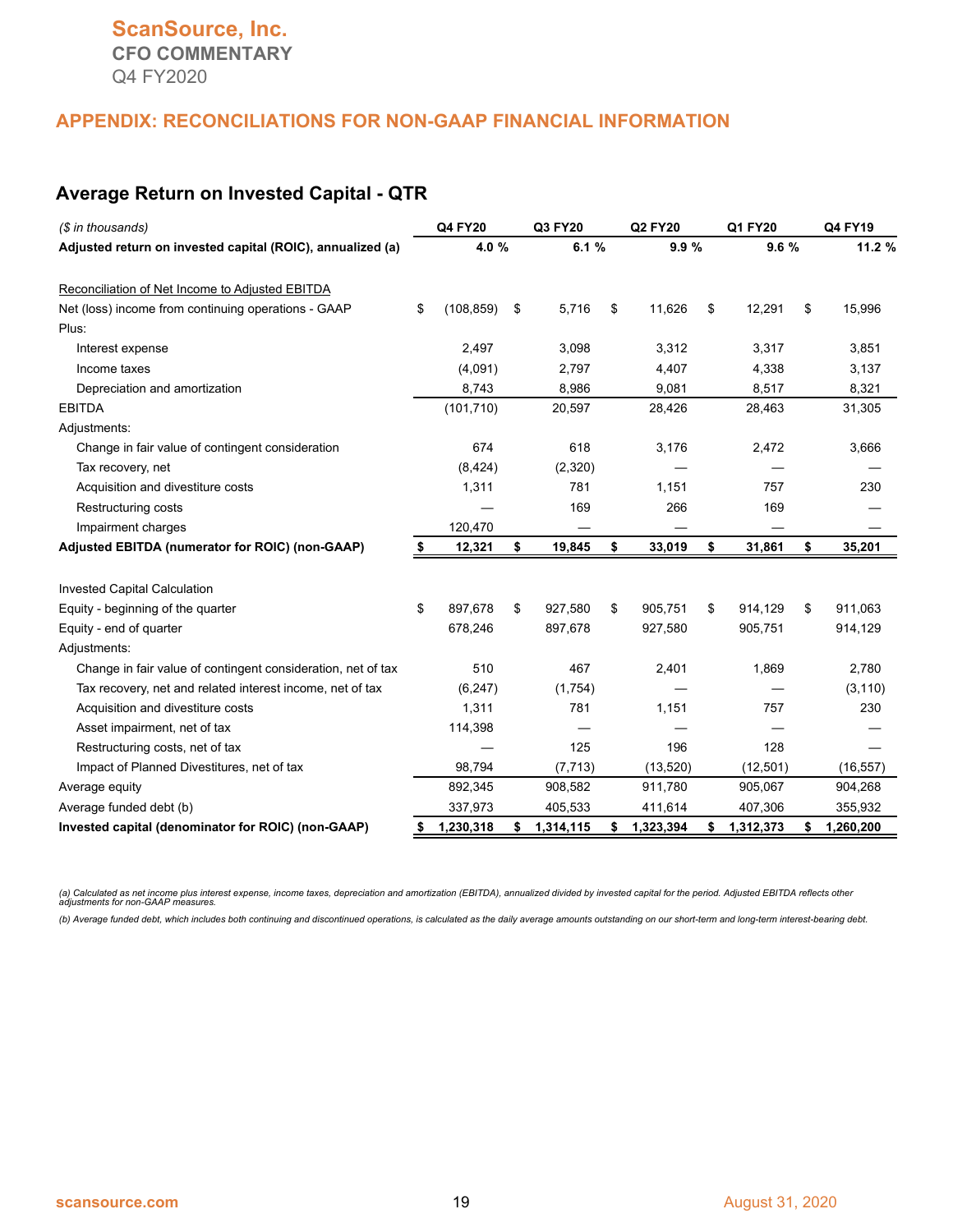#### **Average Return on Invested Capital - FY**

| (\$ in thousands)                                            | <b>FY20</b>     |                 |  |  |  |
|--------------------------------------------------------------|-----------------|-----------------|--|--|--|
| Adjusted return on invested capital (ROIC), annualized (a)   | 7.5 %           | 12.1 %          |  |  |  |
| Reconciliation of Net Income to Adjusted EBITDA              |                 |                 |  |  |  |
| Net (loss) income from continuing operations - GAAP          | \$<br>(79, 227) | \$<br>64,859    |  |  |  |
| Plus:                                                        |                 |                 |  |  |  |
| Interest expense                                             | 12,224          | 13,162          |  |  |  |
| Income taxes                                                 | 7,451           | 18,778          |  |  |  |
| Depreciation and amortization                                | 35,328          | 33,652          |  |  |  |
| <b>EBITDA</b>                                                | (24, 224)       | 130,451         |  |  |  |
| Adjustments:                                                 |                 |                 |  |  |  |
| Change in fair value of contingent consideration             | 6,941           | 15,200          |  |  |  |
| Tax recovery, net                                            | (10, 744)       |                 |  |  |  |
| Acquisition and divestiture costs                            | 4,000           | 1,218           |  |  |  |
| Restructuring costs                                          | 604             |                 |  |  |  |
| Impairment charges                                           | 120,470         |                 |  |  |  |
| Adjusted EBITDA (numerator for ROIC) (non-GAAP)              | \$<br>97,047    | \$<br>146,869   |  |  |  |
| Invested Capital Calculation                                 |                 |                 |  |  |  |
| Equity - beginning of the year                               | \$<br>914,129   | \$<br>866,376   |  |  |  |
| Equity - end of the year                                     | 678,246         | 914,129         |  |  |  |
| Adjustments:                                                 |                 |                 |  |  |  |
| Change in fair value of contingent consideration, net of tax | 5,247           | 11,294          |  |  |  |
| Tax recovery, net of tax                                     | (8,001)         | (3, 110)        |  |  |  |
| Acquisition and divestiture costs                            | 4,000           | 1,218           |  |  |  |
| Asset impairment, net of tax                                 | 114,398         |                 |  |  |  |
| Restructuring costs, net of tax                              | 449             |                 |  |  |  |
| Impact of discontinued operations, net of tax                | 98,794          | (16, 557)       |  |  |  |
| Average equity                                               | 903,631         | 886,675         |  |  |  |
| Average funded debt (b)                                      | 390,709         | 329,473         |  |  |  |
| Invested capital (denominator for ROIC) (non-GAAP)           | \$<br>1,294,340 | \$<br>1,216,148 |  |  |  |

(a) Calculated as net income plus interest expense, income taxes, depreciation and amortization (EBITDA), annualized divided by invested capital for the period. Adjusted EBITDA reflects other<br>adjustments for non-GAAP measu

*(b) Average funded debt, which includes both continuing and discontinued operations, is calculated as the daily average amounts outstanding on our short-term and long-term interest-bearing debt.*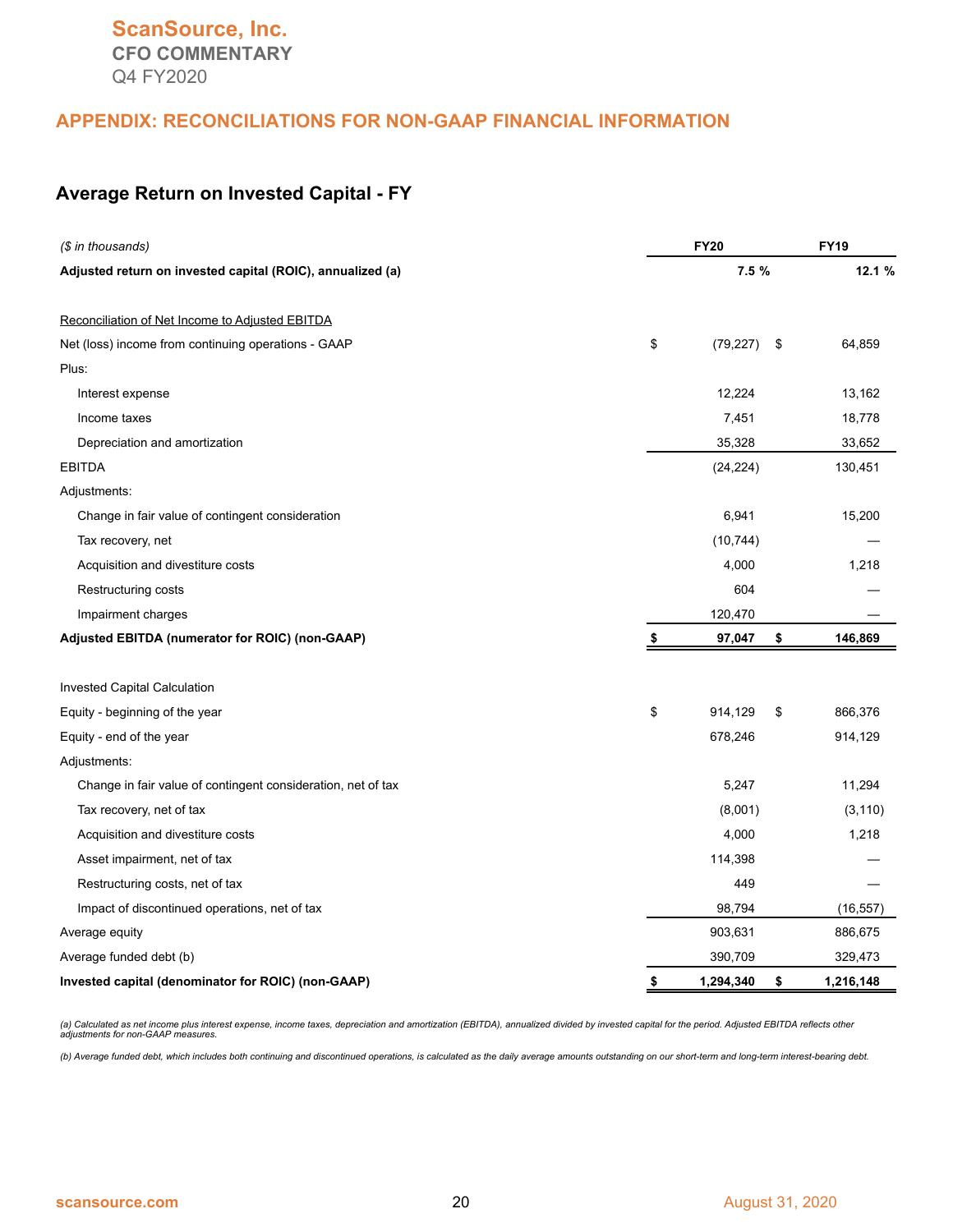## **ScanSource, Inc. CFO COMMENTARY** Q4 FY2020

#### **APPENDIX: RECONCILIATIONS FOR NON-GAAP FINANCIAL INFORMATION**

## **Net Debt and EBITDA Metrics**

| (\$ in thousands)                                          | Q4 FY20               | Q3 FY20    | Q2 FY20    | Q1 FY20    | Q4 FY19   |
|------------------------------------------------------------|-----------------------|------------|------------|------------|-----------|
| Debt of continuing operations(Q/E)                         | \$<br>218,728 \$      | 281,951 \$ | 280,791 \$ | 286,616 \$ | 327,489   |
| Debt of discontinued operations (Q/E)                      | 28,228                | 38,645     | 76,954     | 83,714     | 33,017    |
| Consolidated debt (Q/E)                                    | 246,956               | 320,596    | 357,745    | 370,330    | 360,506   |
| Less:                                                      |                       |            |            |            |           |
| Cash and cash equivalents of continuing operations (Q/E)   | (29, 485)             | (29, 758)  | (38, 773)  | (24, 351)  | (19, 305) |
| Cash and cash equivalents of discontinued operations (Q/E) | (4,970)               | (4,838)    | (3,232)    | (1,526)    | (4, 513)  |
| Consolidated cash and cash equivalents (Q/E)               | (34, 455)             | (34, 596)  | (42,005)   | (25, 877)  | (23, 818) |
| Net debt (Q/E)                                             | 212,501 \$            | 286,000 \$ | 315,740 \$ | 344,453 \$ | 336,688   |
| Reconciliation of Net Income to Adjusted EBITDA            |                       |            |            |            |           |
| Net (loss) income from continuing operations - GAAP        | \$<br>$(108, 859)$ \$ | 5,716 \$   | 11,626 \$  | 12,291 \$  | 15,996    |
| Plus:                                                      |                       |            |            |            |           |
| Interest expense                                           | 2,497                 | 3,098      | 3,312      | 3,317      | 3,851     |
| Income taxes                                               | (4,091)               | 2,797      | 4,407      | 4,338      | 3,137     |
| Depreciation and amortization                              | 8,743                 | 8,986      | 9,081      | 8,517      | 8,321     |
| <b>EBITDA</b>                                              | (101, 710)            | 20,597     | 28,426     | 28,463     | 31,305    |
| Adjustments:                                               |                       |            |            |            |           |
| Change in fair value of contingent consideration           | 674                   | 618        | 3,176      | 2,472      | 3,666     |
| Tax recovery, net                                          | (8, 424)              | (2,320)    |            |            |           |
| Acquisition and divestiture costs                          | 1,311                 | 781        | 1,151      | 757        | 230       |
| Restructuring costs                                        |                       | 169        | 266        | 169        |           |
| Impairment charges                                         | 120,470               |            |            |            |           |
| Adjusted EBITDA (non-GAAP)                                 | \$<br>12,321 \$       | 19,845 \$  | 33,019 \$  | 31,861 \$  | 35,201    |
| Adjusted EBITDA, TTM (a)                                   | 97,047 \$             | 119,925 \$ | 135,627 \$ | 141,778 \$ | 146,869   |
| Net Debt / Adjusted EBITDA, TTM (a)                        | 2.2x                  | 2.4x       | 2.3x       | 2.4x       | 2.3x      |

*(a) Adjusted EBITDA for the trailing 12-month period*